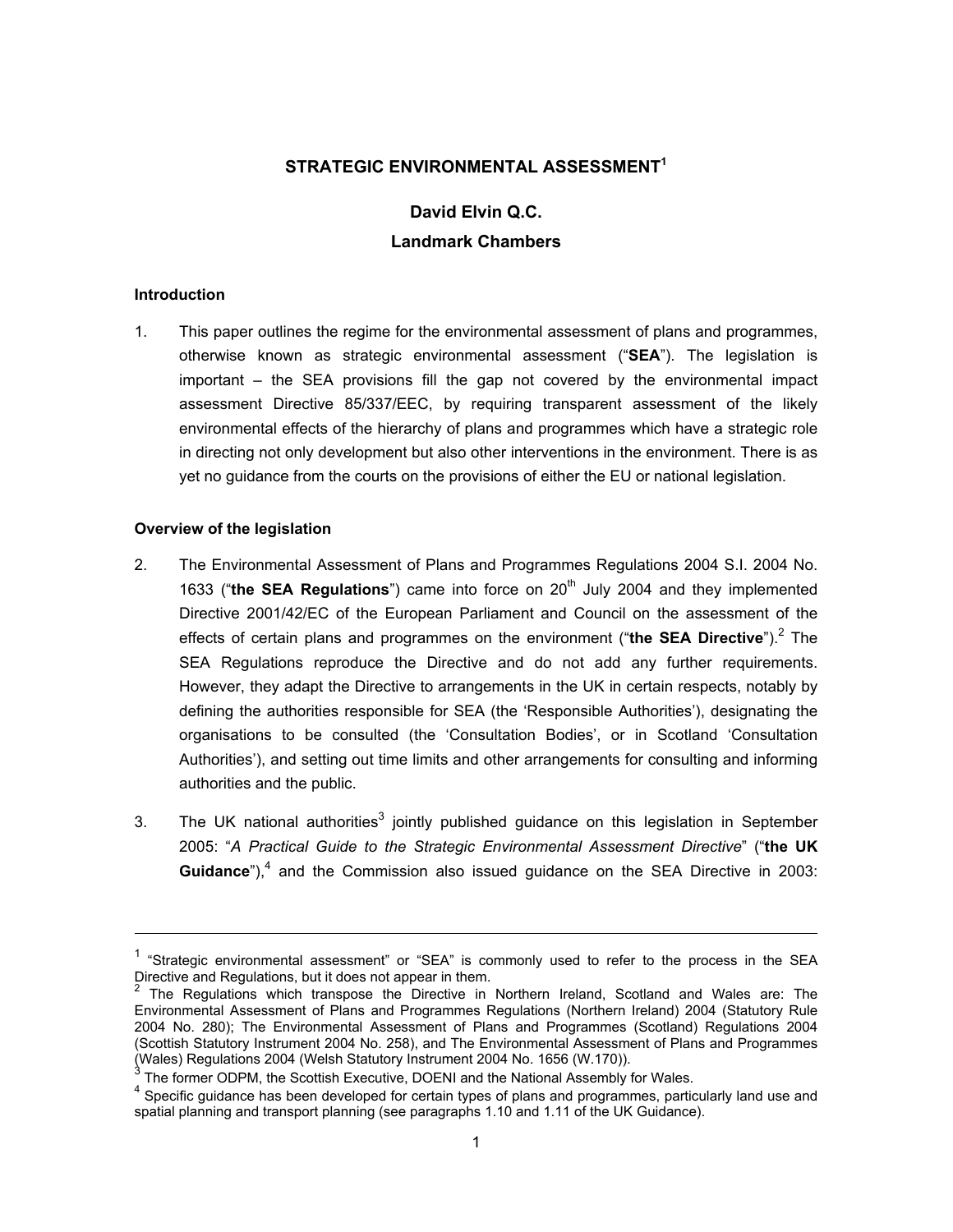"*Implementation of Directive 2001/42 on the Assessment of the Effects of Certain Plans and*  Programmes on the Environment" ("the Commission Guidance")<sup>5</sup>.

- 4. Regulation 8 of the SEA Regulations prohibits the adoption (or submission for adoption) of those plans and programmes, for which the "*first formal preparatory act*"<sup>6</sup> occurred after 21 July 2004 and -
	- (1) which require SEA, until the requirements of the SEA Regulations relating to Environmental Reports and consultation procedures have been met and account has been taken of the Environmental Report and consultation responses;
	- (2) which may not be likely to have significant environmental effects, until a determination to that effect has been made.
- 5. The SEA Directive applies to plans and programmes whose first formal preparatory act is on or after 21 July 2004, and also to those whose formal preparation began before 21 July 2004 but which have not been either adopted or submitted to a legislative procedure leading to adoption by 21 July 2006.
- 6. Paragraph 2.10 of the UK Guidance states that:

"A first formal preparatory act is likely to be a definite and clearly ascertainable part of the process of preparation of the plan or programme. However, the European Commission guidance (paragraph 3.65) states that "the word 'formal' does not necessarily mean that the act should be required by national law, nor that it should produce legal effects in national law. A judgement should be made in each case, taking into account factors such as the nature of the act in question, the nature of the steps preceding it, and the apparent aim of the transitional provision, namely to pursue legal certainty and good administration."

## **Importance of SEA**

l

7. The Director General of the Environmental Directorate of the Commission explained the importance of SEA as follows<sup>7</sup>:

> "The Strategic Environmental Assessment (SEA) Directive is an important step forward in European environmental law. At the moment, major projects likely to have an impact on the environment must be assessed under Directive 85/337/EEC. However, this assessment takes place at a stage when options for significant change are often limited. Decisions on the site of a project, or on the choice of alternatives, may already have been taken in the context of plans for a whole sector or geographical area. The SEA Directive … plugs this gap by requiring the environmental effects of a broad range of plans and programmes to be assessed, so that they can be taken into account while plans are actually being developed, and in due course adopted. The public must also be consulted on the draft plans and on the environmental assessment and their views must be taken into account.

> Whilst the concept of strategic environmental assessment is relatively straightforward, implementation of the Directive sets Member States a considerable challenge. It goes to the

<sup>&</sup>lt;sup>5</sup> Copies can be downloaded from http://europa.eu.int/comm/environment/eia/sea-support.htm.

 $^6$  Not defined and not considered in detail in the Draft Guidance. See para. 2.12.

 $<sup>7</sup>$  Foreword to the Commission's Guidance. For the application and scope of SEA prior to the coming into force</sup> of the SEA Directive, see the ICON Final Report "*SEA and Integration of the Environment into Strategic Decision-Making*" (May 2001) (European Commission Contract No. B4-3040/99/136634/MAR/B4).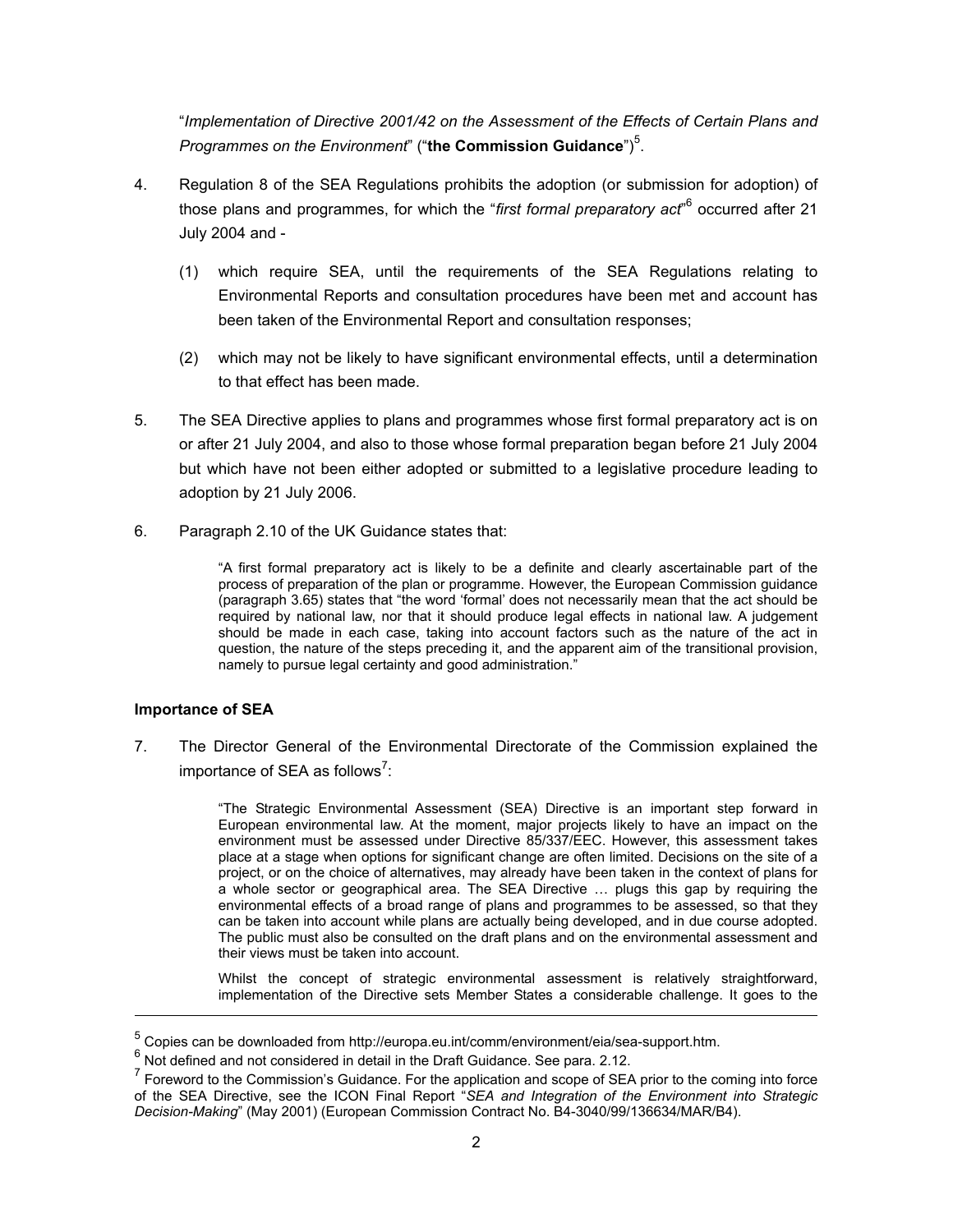heart of much public-sector decision-making. In many cases it will require more structured planning and consultation procedures. Proposals will have to be more systematically assessed against environmental criteria to determine their likely effects, and those of viable alternatives. There will be difficult questions of interpretation, but when properly applied, these assessments will help produce decisions that are better informed. This in turn will result in a better quality of life and a more sustainable environment, now and for generations to come."

#### **Objective of SEA**

8. The objective of SEA is set out in Paragraph 5 to the preamble to the SEA Directive:

"(5) The adoption of environmental assessment procedures at the planning and programming level should benefit undertakings by providing a more consistent framework in which to operate by the inclusion of the relevant environmental information into decision-making. The inclusion of a wider set of factors in decision-making should contribute to more sustainable and effective solutions."

9. Article 1 of the SEA Directive states:

"The objective of this Directive is to provide for a high level of protection of the environment and to contribute to the integration of environmental considerations into the preparation and adoption of plans and programmes with a view to promoting sustainable development, by ensuring that, in accordance with this Directive, an environmental assessment is carried out of certain plans and programmes which are likely to have significant effects on the environment."

#### What is environmental assessment?

- 10. The Directive defines "environmental assessment" (Article 2(b)) as a procedure comprising:
	- (1) preparing an Environmental Report on the likely significant effects of the draft plan or programme;
	- (2) carrying out consultation on the draft plan or programme and the accompanying Environmental Report;
	- (3) taking into account the Environmental Report and the results of consultation in decision making; and
	- (4) providing information when the plan or programme is adopted and showing how the results of the environmental assessment have been taken into account.
- 11. In many respects, the content, procedure and form of the SEA environmental report will closely resemble an environmental statement under  $EIA<sup>8</sup>$ .

#### **Scope of the SEA Directive and Regulations**

l

12. Unlike the various EIA Regulations, the SEA Regulations are general in form and closely follow the structure and terminology of the Directive. For example, since the Regulations simply follow the broad definition of "plans and programmes" given in article 2(a) of the SEA

 $^8$  See the SEA Regulations, reg.s 12-15 and the UK Guidance, Chapter 5.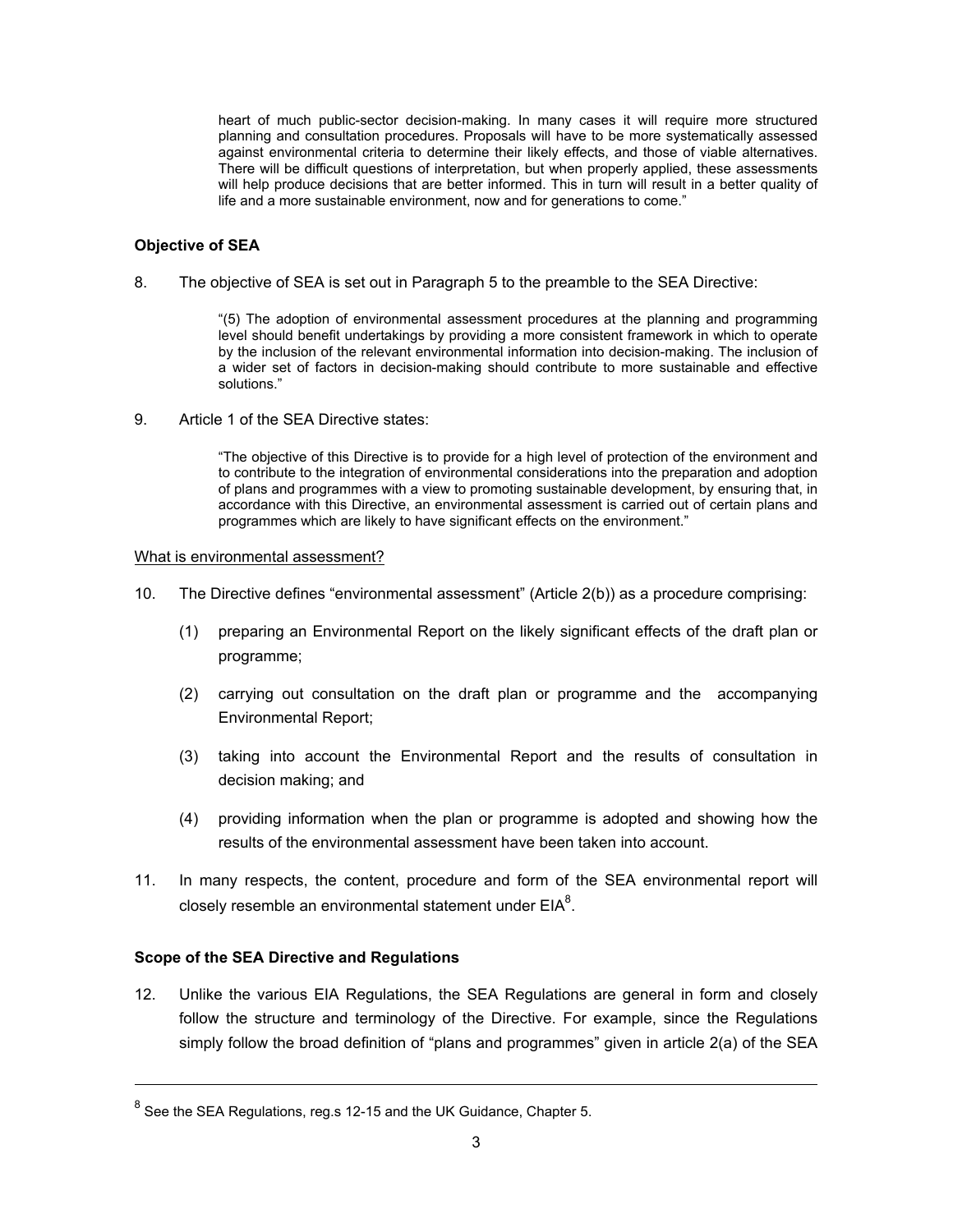Directive, the same issues arise with respect to these key concepts under the Regulations as they do in respect of the Directive. Indeed, it should be noted that reg. 2(2), following the definitions in reg. 2(1), provides:

"Other expressions used both in these Regulations and in the Environmental Assessment of Plans and Programmes Directive have the same meaning in these Regulations as they have in that Directive."

13. This ensures to a great degree the achievement of the full transposition of the SEA Directive, which has been the subject of litigation in the case of the EIA Directive $9$ . It also ensures a wide application of the provisions of the SEA Directive.

#### The definition of 'plans and programmes'

- 14. The SEA Directive applies to "plans and programmes" and, significantly, not in terms to policies. Under Article 2(a), the plans and programmes subject to the Directive are those which are:
	- (1) subject to preparation and/or adoption by an authority at national, regional or local level or which are prepared by an authority for adoption, through a legislative procedure by Parliament or Government; and
	- (2) required by legislative, regulatory or administrative provisions.
- 15. This definition is applied almost exactly by reg. 2(1) of the SEA Regulations. The requirements of SEA apply to any plans, programmes and their modifications:

"Which are required by legislative, regulatory or administrative provisions; and Which are -

subject to preparation and/or adoption at national, regional or local level; or prepared by an authority for adoption through a legislative procedure."

16. The potential width and interpretation of the requirements of articles 2 is likely to give rise to the most significant difficulties in the application of the SEA Directive and SEA Regulations. Indeed, the UK Guidance goes so far as to produce an "*indicative list of plans and programmes subject to the SEA Directive*" though it is noted that<sup>10</sup>

> "It is not possible to give a definitive list because of the number of plans and programmes in existence and the varying extent to which the Directive's criteria apply, either to types of plan or programme or to individual plans or programmes within a type."

17. Apart from the plans which clearly require SEA, the open-ended definition of "plans and programmes" creates an area of wide and uncertain application which is underlined by the Commission's Guidance:

"3.5 The kind of document which in some Member States is thought of as a plan is one which

<sup>9</sup> E.g. the recent judgment in *Barker* Case C-290/03, 4.5.06.

<sup>10</sup> UK Guidance, Appendix 1.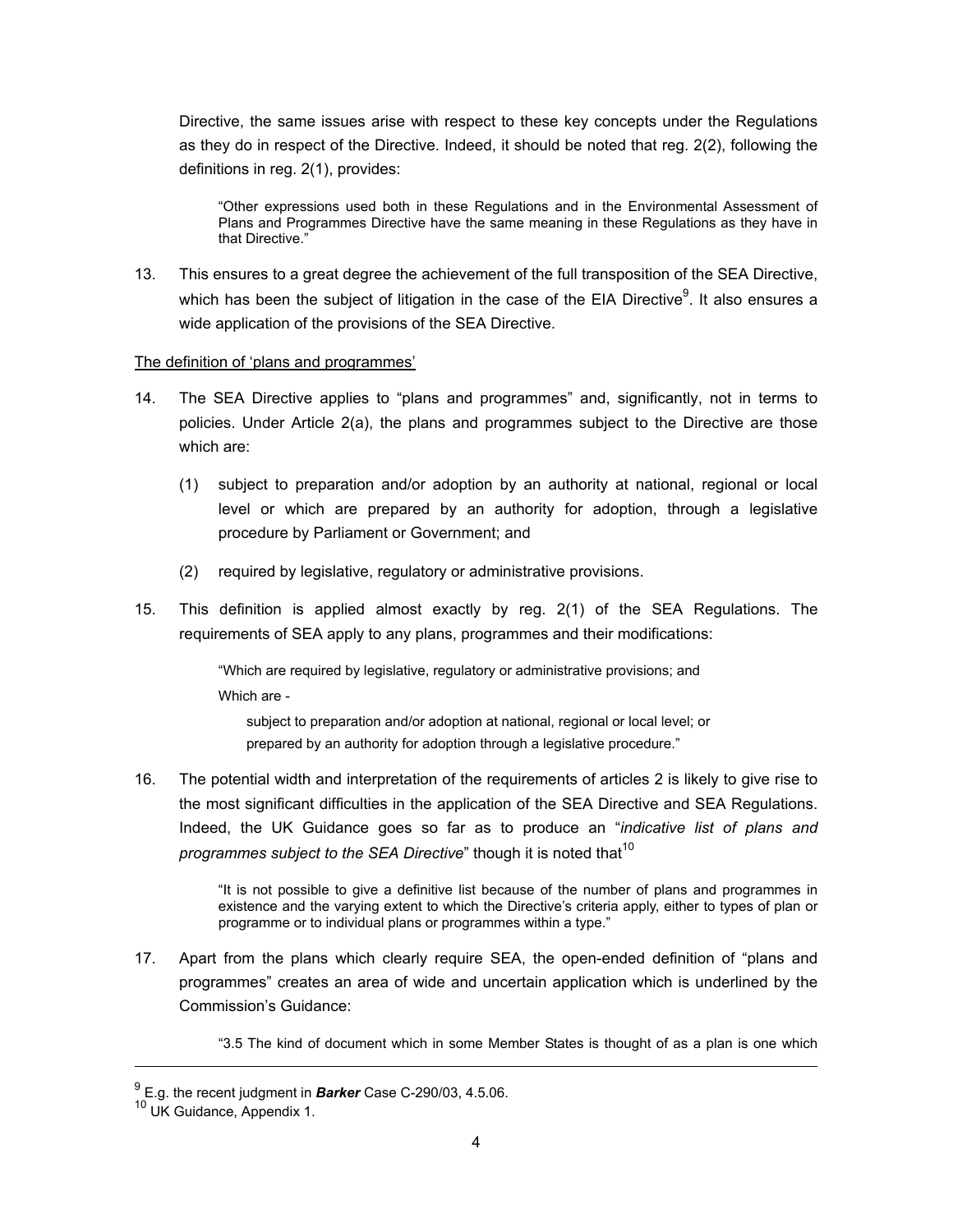sets out how it is proposed to carry out or implement a scheme or a policy. This could include, for example, land use plans setting out how land is to be developed, or laying down rules or guidance as to the kind of development which might be appropriate or permissible in particular areas, or giving criteria which should be taken into account in designing new development ….

3.6 In some Member States, programme is usually thought of as the plan covering a set of projects in a given area, for example a scheme for regeneration of an urban area, comprising a number of separate construction projects, might be classed as a programme. In this sense, 'programme' would be quite detailed and concrete ... But these distinctions are not clear cut and need to be considered case by case. Other Member States use the word 'programme' to mean 'the way it is proposed to carry out a policy' – the sense in which 'plan' was used in the previous paragraph …."

18. As art. 3(2) and reg. 5(2) and (3) provide, SEA is required for all plans and programmes which are "*prepared for agriculture, forestry, fisheries, energy, industry, transport, waste management, water management, telecommunications, tourism, town and country planning or land use*" and which set the framework for development consent within the requirements for EIA. The effect of this is that the application of the SEA Regulations is not confined to specific areas of law, for example planning, as with the various EIA Regulations, but is of much more general effect. See below.

#### "Required" by legislative, regulatory or administrative provisions

- 19. The terms "legislative" and "regulatory" provisions cover a range of legal requirements, including both primary and delegated legislation. There can be no doubt that the SEA Regulations apply to the preparation of the elements of development plans since these are either prepared/adopted at local or regional level and are required by legislative provision. This includes not only LDFs but regional spatial strategies<sup>11</sup>, and other spatial strategies, such as the London Plan, which now form part of the statutory development plan under s. 38 of the Planning and Compulsory Purchase Act 2004.
- 20. However, the "administrative provisions" category is far less clear and gives rise to the greatest area for debate – especially since it does not appear as a distinct category in some of the authentic language versions of the Directive<sup>12</sup>.
- 21. The UK Guidance states at para. 2.6 that:

l

"Characteristics of "administrative provisions" are likely to be that they are publicly available, prepared in a formal way, probably involving consultation with interested parties. The administrative provision must have sufficient formality such that it counts as a "provision" and it must also use language that plainly requires rather than just encourages a plan or programme to

<sup>&</sup>lt;sup>11</sup> This is confirmed, in any event, by para. 1.2 of ODPM's "The Strategic Environmental Assessment Directive: Guidance for Planning Authorities" (October 2003), which also considers existing RPG to fall within the scope of the SEA Directive. Interestingly, RPG (as opposed to RSS) does not appear in the "indicative list" of plans subject to the SEA regime at Appendix 1 of the later UK Guidance except by reference to its revision through RPG. This may simply be due to the fact that no new RPG is proposed to be issued except in the form of RSS.

 $12$  The ECJ generally has regard to other language versions in interpreting legislation. Here, the structure of the different versions varies significantly, the Dutch and German texts omitting entirely as a distinct third category what is rendered in the English version as "administrative provision" while the French and Italian versions correspond closely with the English.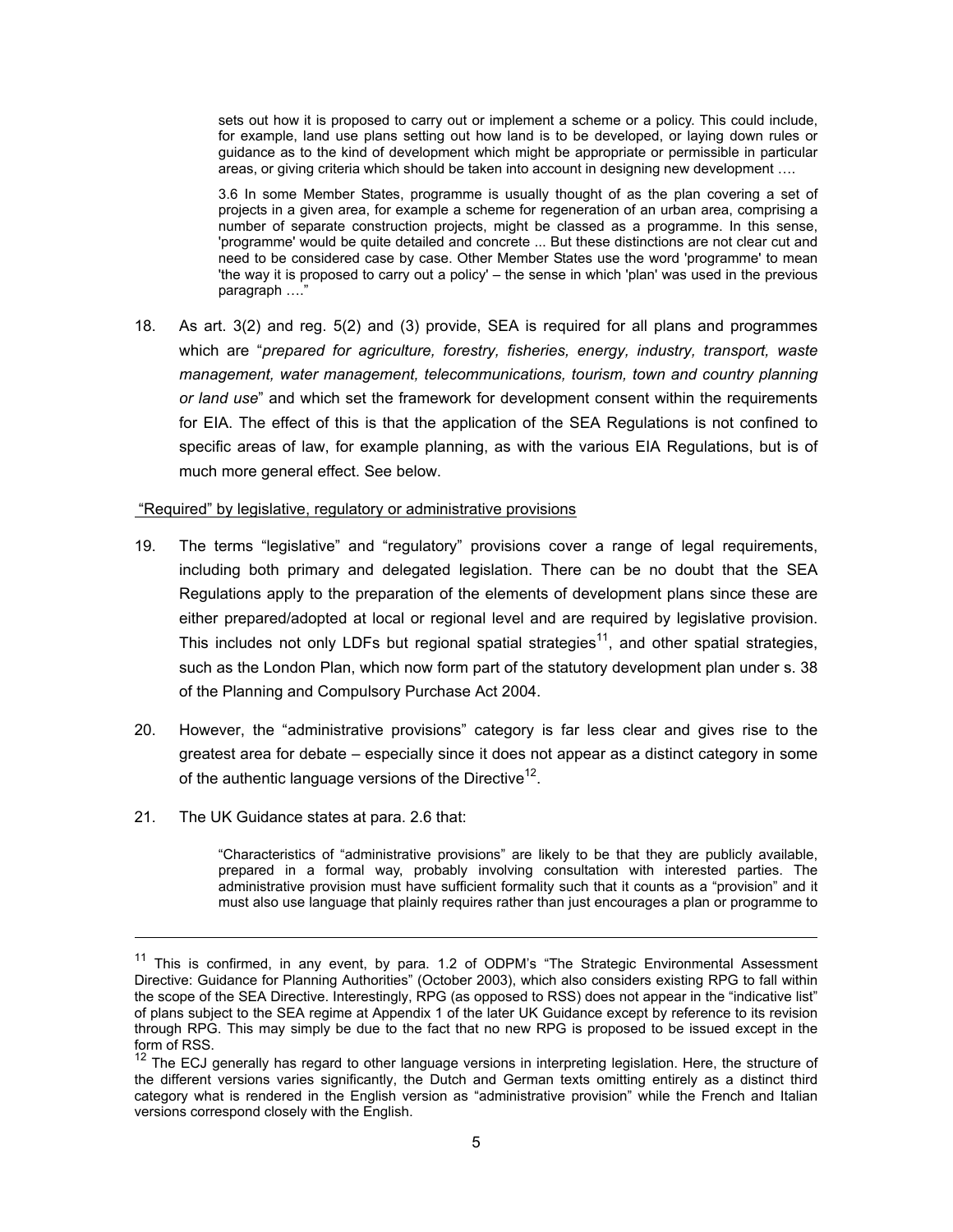be prepared."

l

- 22. The approach to "required" is also an important concept in approaching the width of the obligation under the SEA Directive. The term, applied directly by the SEA Regulations, doubtless has an autonomous EC law meaning having regard to the objectives of the Directive. Such an approach is likely to focus on the end product of a plan or programme which sets a framework for granting consents rather than on drawing fine distinctions between the various means by which they might be brought into existence.
- 23. "Required" could be approached as including, inter alia, only plans which arise from a legal requirement to produce them. However, "required" might be approached more broadly to include administrative or policy guidance which urges the production of a plan or programme<sup>13</sup>, e.g. where a development plan policy requires the production of a development brief (which will be SPD) for a particular site. The development plan policy itself would be a "regulatory or administrative provision" and whether the brief itself was potentially subject to SEA would depend on whether the policy obligation meant it was "required" in terms of the Directive and Regulations.
- 24. The Commission's Guidance unsurprisingly adopts a broad approach at para. 3.16 which supports the view that a requirement may exist even if it is not legally binding:

"3.16. Administrative provisions are formal requirements for ensuring that action is taken which are not normally made using the same procedures as would be needed for new laws and which do not necessarily have the full force of law. Some provisions of 'soft law' might count under this heading. Extent of formalities in its preparation and capacity to be enforced may be used as indications to determine whether a particular provision is an 'administrative provision' in the sense of the Directive. Administrative provisions are by definition not necessarily binding, but for the Directive to apply, plans and programmes prepared or adopted under them must be required by them, as is the case with legislative or regulatory provisions."

- 25. Since the Commission clearly considers that "required" in this context should be read broadly and only imports some form of non-binding administrative "requirement", this leads to the conclusion that the following may well be sufficient "requirements" to bring those matters within the SEA regime:
	- (1) A stipulation requiring SPD in the form of a development brief or masterplan in a development plan or other policy; and
	- (2) The production of supplementary guidance anticipated or required by policy (whether as SPD or otherwise $^{14}$ ).

 $13$  The broader interpretation is supported by at least the Italian version which uses "previsti" ("foreseen") in place of the English "required".

<sup>14</sup> Although a procedure is provided for the adoption of SPD, guidance and the regulations do not in terms rule out the ability of authorities to produce guidance which is not SPD. However, given the terms of draft PPS 12 section 2.4, it would be unlikely that future non-SPD guidance would be considered to possess significant weight.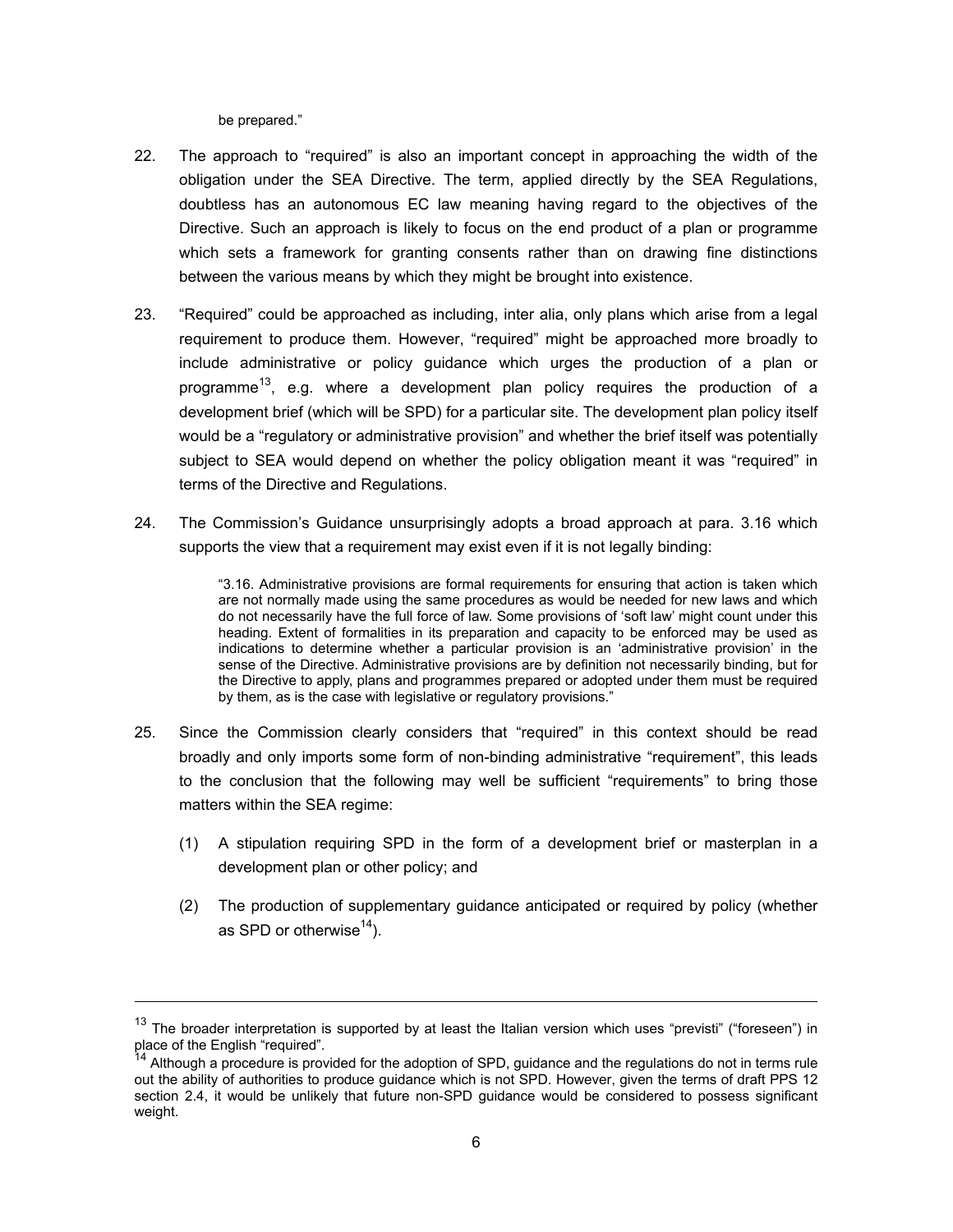- 26. Moreover, if "required" does not need the underpinning of a legal duty, then the question also arises whether planning policy adopted by the First Secretary of State constitutes an "administrative provision". If national policy requires the adoption of a plan or programme, there will be an issue whether that plan or programme falls within article 2(a).
- 27. It might be argued that national policy itself falls within the requirements for SEA. Statute recognises that national policy has an important role to play:
	- (1) in the formulation of the development plan<sup>15</sup>; and
	- (2) in planning decision making<sup>16</sup>.

It might therefore be said that national policy is thus "required" by implication.

- 28. However, it seems unlikely that national policy could be regarded as "required" even with a broad approach to interpretation. The fact that modern government would find it hard to function without policy of some kind is a concept which seems too remote even for a broad interpretation. While statute requires national policy to be taken into account in formulating development plan policies there is no general requirement that there be national policy at all. There is therefore a valid distinction between RPG and RSS which might be considered to be "required" by, respectively, administrative and legal provisions and national policy generally which is not required at all but merely to be taken into account if it is produced.
- 29. In the light of the apparently clear government view that regional economic strategies are plans for the purposes of SEA, can it be said that national planning policy should be treated differently? It is difficult to regard RES as setting the framework for development consents as opposed to the framework for RSS whereas there can be no doubt that national policy does directly influence the determination of development consent applications. However strong that proximity argument, there is a clear distinction namely that RES is required by statute and national policy is not "required".

## **Exemptions**

- 30. Under Article 3(8), and reg. 5(5), the requirement for SEA does not apply to:
	- (1) plans and programmes the sole purpose of which is to serve national defence or civil emergency
	- (2) financial or budget plans and programmes
	- (3) plans and programmes supported by the EU Structural Funds and the European Agricultural Guidance and Guarantee Fund for the programming periods from 2000 to

<sup>&</sup>lt;sup>15</sup> See ss. 12(6), 31(6), 36(9) of the Town and Country Planning Act 1990, reg. 20 of The Town and Country Planning (Development Plan) (England) Regulations 1999 S.I. 1999 No. 3280. See section 5(3) of the 2004 Act with regard to RSS and section 19(2) with regard to local development documents.

 $16$  Through s. 70(2) of the 1990 Act.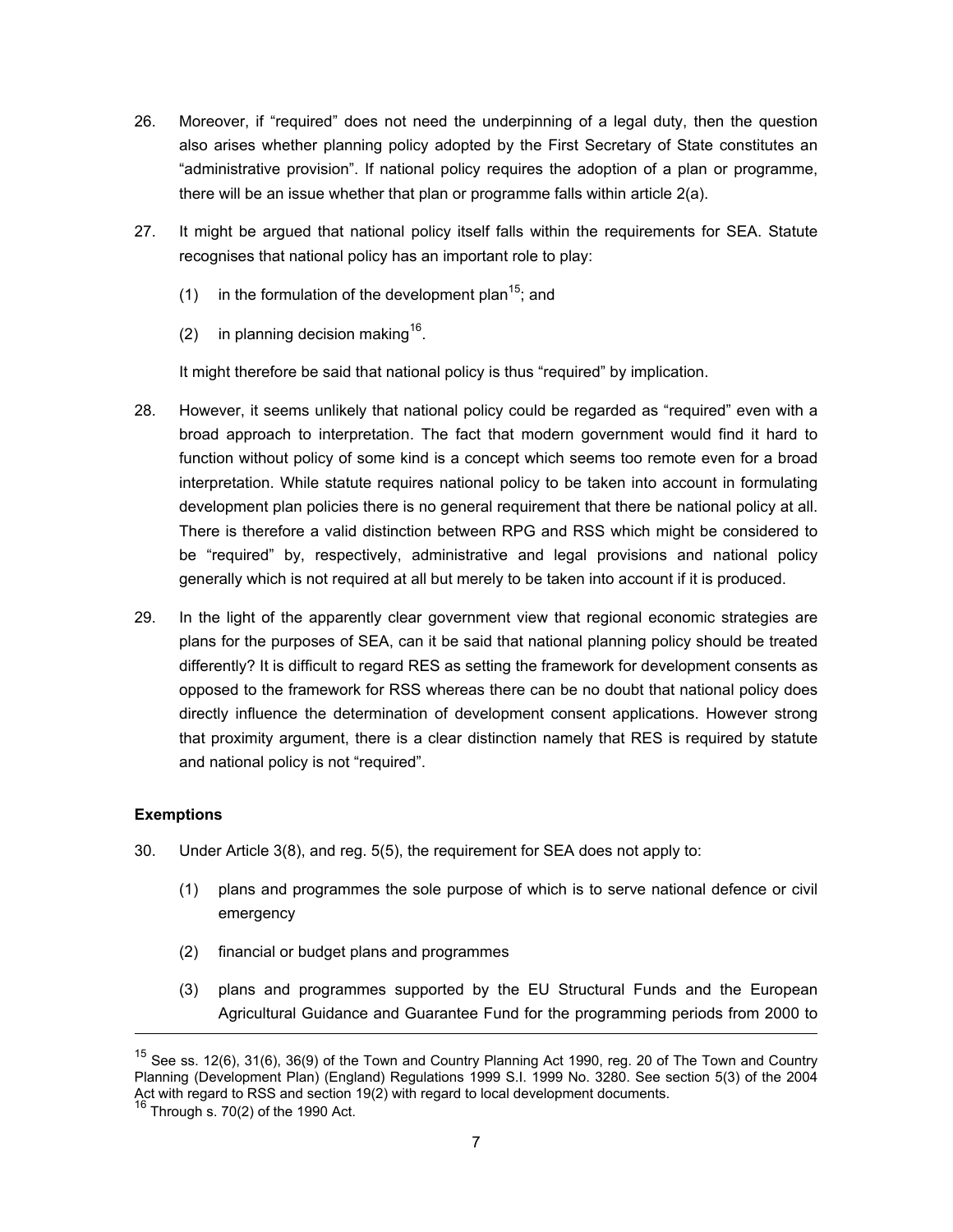2006 or 2007 (under Council Regulations (EC) Nos 1260/1999 and 1257/1999), on which programme spending continues until the end of 2008.

## **When is SEA required?**

31. The SEA Directive does not require assessment of every plan or programme which falls within the definition in Art.2(a). Like the EIA Directive, it defines a category of plans and programmes for which assessment is compulsory, and a category in relation to which Member States enjoy a degree of discretion.

## *(a) Where SEA is mandatory*

- 32. As art. 3(2) and reg. 5(2) and (3) provide, SEA is required for all plans and programmes to which the Directive and Regulations apply, namely those which
	- (1) are
- (a) "prepared for agriculture, forestry, fisheries, energy, industry, transport, waste management, water management, telecommunications, tourism, town and country planning or land use" and
- (b) "which set the framework for future development consent of projects" listed in Annex I and II to Directive 85/337 EEC and Schedules 1 and 2 of the EIA Regulations 1999, or
- (2) in view of the likely effects on site, have been determined to require an assessment pursuant to Articles 6 or 7 of the Habitats Directive (Directive  $92/43/EEC$ )<sup>17</sup>.
- 33. The breadth of the subject-matter of the plans and programmes is clear; they are not confined to land use planning issues.

## "Development consent"

l

34. The concept of "*development consent*" may be interpreted broadly and is likely to be interpreted probably consistently with decisions under the EIA Directive. See *R. v. North Yorkshire CC ex parte Brown* [2000] A.C. 397, *R (Wells) v Secretary of State* [2004] Env. L.R. 528, *Commission v. UK* Case C-508/03 and *R (Barker) v. Bromley LBC* Case C-290/03, judgments both given by the ECJ on 4.5.06. As the ECJ, following *Wells*, held in *Barker* –

> "39 Article 1(2) of Directive 85/337 defines 'development consent' for the purposes of the directive as the decision of the competent authority or authorities which entitles the developer to proceed with the project.

> 40 Thus, while this term is modelled on certain elements of national law, it remains a Community concept which, contrary to the submissions of Bromley LBC and the United Kingdom

<sup>17</sup> See *Landelijke Vereniging tot Behoud van de Waddenzee and Nederlandse Vereniging tot Bescherming van Vogels v Staatssecretaris van Landbouw* Case C-127/02 [2005] Env. L.R. 14.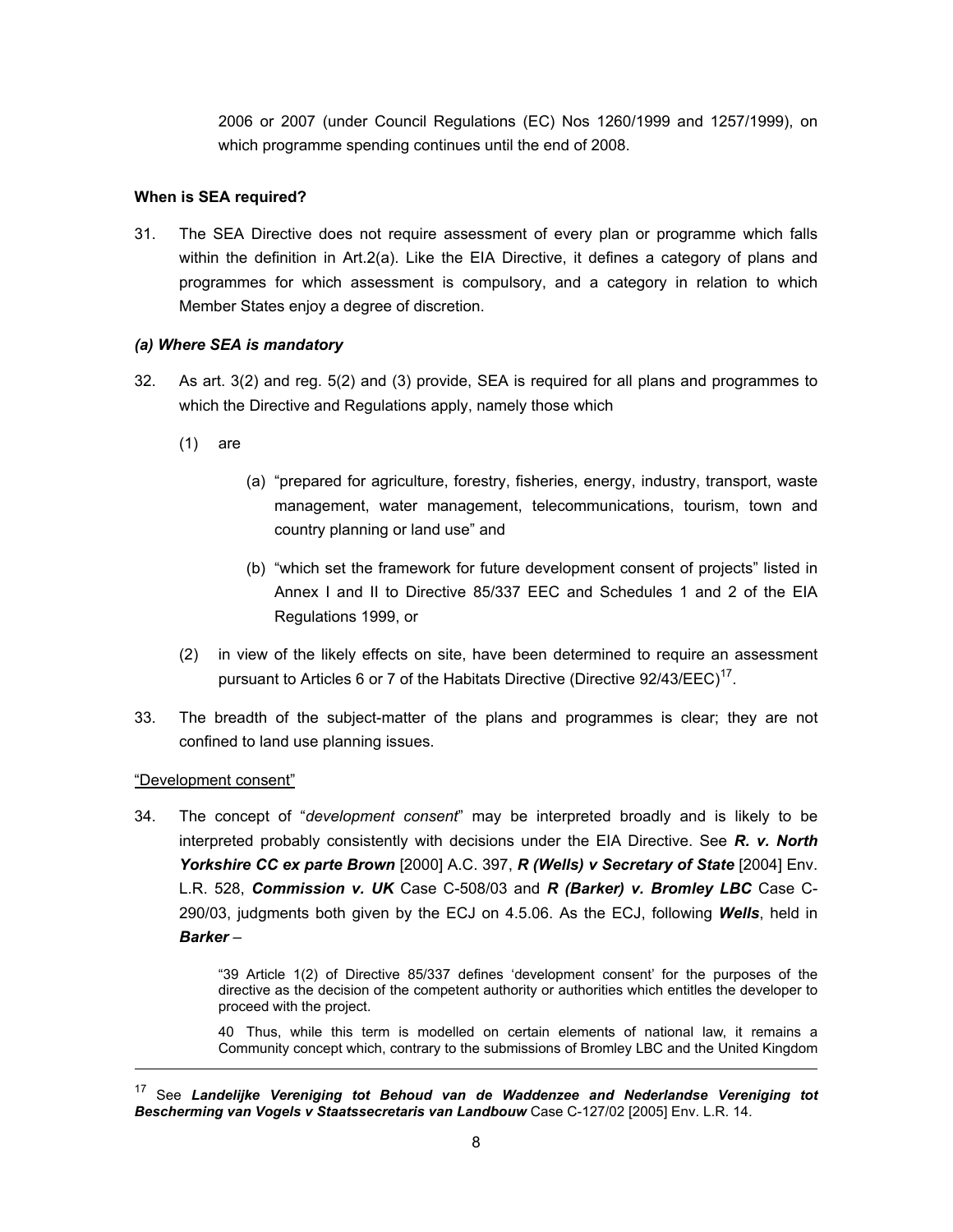Government, falls exclusively within Community law. According to settled case-law, the terms used in a provision of Community law which makes no express reference to the law of the Member States for the purpose of determining its meaning and scope are normally to be given throughout the Community an autonomous and uniform interpretation which must take into account the context of the provision and the purpose of the legislation in question (see, to this effect, Case 327/82 *Ekro* [1984] ECR 107, paragraph 11; Case C 287/98 *Linster* [2000] ECR I-6917, paragraph 43; and Case C-201/02 *Wells* [2004] ECR I-723, paragraph 37)."

35. By reference to the multi-stage process involved in outline planning applications, the ECJ held in *Commission v. UK* -

> "101. In the present case, it is common ground that, under national law, a developer cannot commence works in implementation of his project until he has obtained reserved matters approval. Until such approval has been granted, the development in question is still not (entirely) authorised.

> 102. Therefore, the two decisions provided for by the rules at issue in the present case, namely outline planning permission and the decision approving reserved matters, must be considered to constitute, as a whole, a (multi-stage) 'development consent' within the meaning of Article 1(2) of Directive 85/337, as amended."

36. Similarly, the requirement for approvals under reviewed old mining permission conditions was held to be a "development consent" in *Wells*.

#### "Set the framework" for EIA projects

37. Whether the plans or programmes "set the framework" for future EIA projects appears to be an issue which should be approached as a matter of fact and degree. The Commission's Guidance<sup>18</sup> explains it as follows -

> "The words would normally mean that the plan or programme contains criteria or conditions which guide the way the consenting authority decides an application for development consent. Such criteria could place limits on the type of activity or development which is to be permitted in a given area; or they could contain conditions which must be met by the applicant if permission is to be granted; or they could be designed to preserve certain characteristics of the area concerned (such as the mixture of land uses which promotes the economic vitality of the area)…

> … Whether particular criteria or conditions set the framework in individual cases will be a matter of fact and degree in each case: a single constraining factor may be so significant that it has a dominant influence on future consents. On the other hand, several rather trivial or imprecise factors may have no influence on the granting of consents."

- 38. A similar approach is adopted in the UK Guidance: see para. 2.8, p. 11.
- 39. The width of the concept of setting the framework can be seen from the list at Appendix 1 to the UK GUidance, and from the apparent acceptance that regional economic strategies which are only indirectly influential on the consent process should be subject to SEA (see below), that this requirement will be interpreted by the national authorities in a very broad manner.

<sup>18</sup> Para.s 3.23-3.28.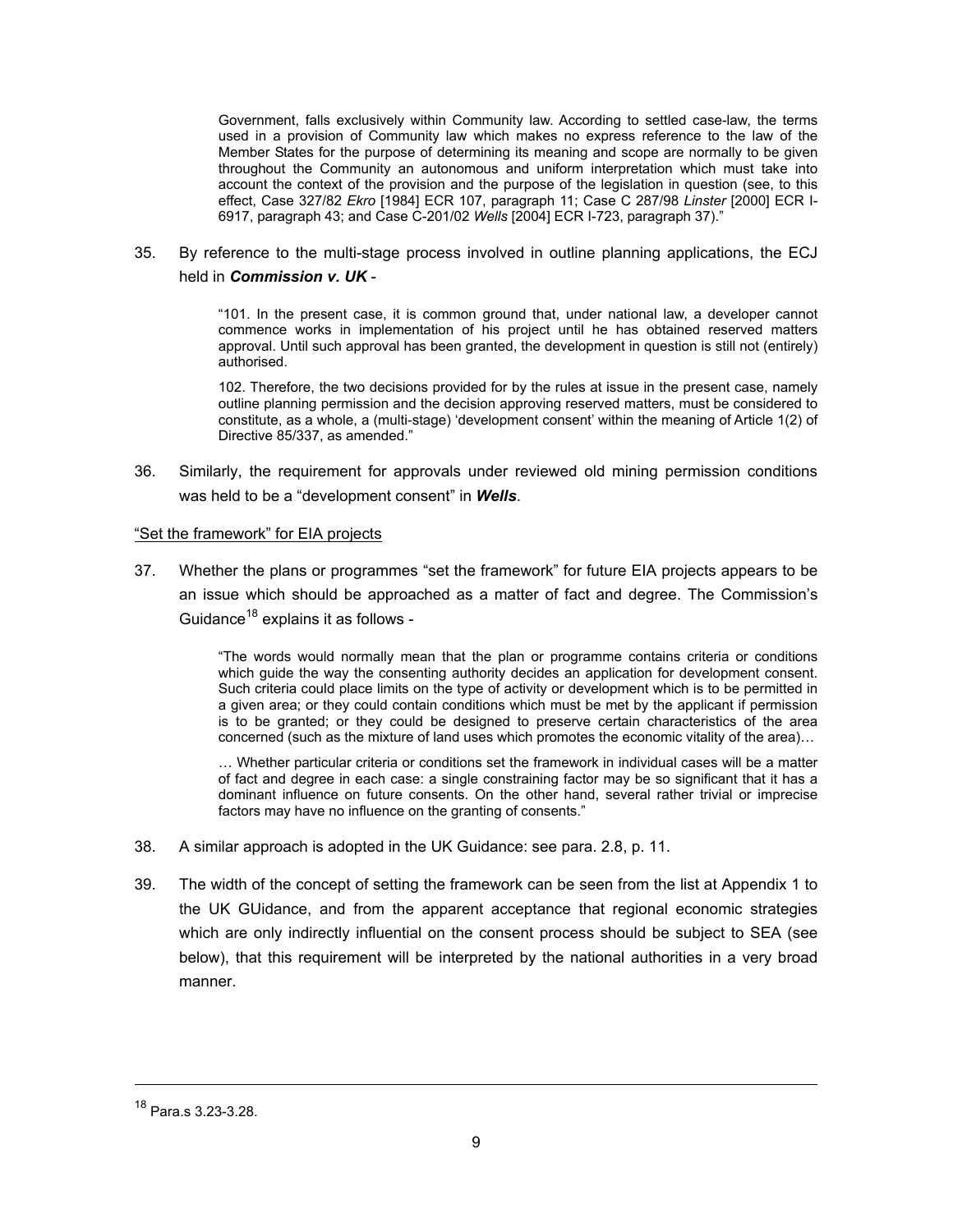#### *(b) Where SEA is discretionary*

- 40. It does not appear under the SEA Directive that there is a general discretion to require SEA since art. 3(1) requires assessment only of plans and programmes "referred to in paragraphs 2 to 4 which are likely to have significant environmental effects". The correct approach (and that adopted in framing the SEA Regulations<sup>19</sup>) appears to be that art. 3(2) should be regarded as defining those projects where SEA is in any event considered to fall within art. 3(1).
- 41. Reg.  $5^{20}$  adopts the approach that there is no discretion in the cases described in reg.  $5(2)$ and (3) which transpose the provisions of art. 3(2)(a) and (b).
- 42. For post-21.7.04 plans and programmes which do not fall within reg. 5(2) and (3) there is a requirement to carry out an SEA only if there has been a determination under reg. 9 or direction under reg. 10(3) that the plan or programme is "likely to have significant environmental effects" (Article 3(3) and 3(4))". Such plans and programmes comprise:
	- (1) Plans and programmes of the types listed in reg.  $5(6)(a)$  and (b)<sup>21</sup> which determine the use of small areas at local level, or which are minor modifications to plans and programmes; and
	- (2) Plans and programmes of types which are not listed in reg. 5(2)(a), which set the framework for development consent of projects (not limited to projects listed in the Annexes/Schedules to the EIA Directive or Regulations) (reg. 5(4)).
- 43. The Commission Guidance (para.s 3.33–3.35) suggests that plans or programmes which determine the use of small areas at local level might include "a building plan which, for a particular, limited area, outlines details of how buildings must be constructed, determining, for example, their height, width or design…. The complete phrase… makes it clear that the whole of a local authority area could not be excluded (unless it were itself small). ... The key criterion for the application of the Directive, however, is not the size of area covered but whether the plan or programme would be likely to have significant environmental effects".
- 44. The Commission Guidance states at para. 3.36:

"Similarly, 'minor modifications' should be considered in the context of the plan or programme which is being modified and of the likelihood of their having significant environmental effects [...] Article 3(3) clarifies the position by recognising that a modification may be of such small order that it is unlikely to have significant environmental effects, but requiring that where the modification … is likely to have significant environmental effects then an assessment should be carried out regardless of the scale of the modification"

 $19$  See para. 3.4 of the Explanatory Memorandum to the SEA Regulations dated 23.6.04.

<sup>&</sup>lt;sup>20</sup> The temporal application of the SEA Regulations depends on the "first formal preparatory act" of a plan or programme falling after 21.7.04 with additional provision in the case of plans which are not adopted by 21.7.06 – reg. 5(6).

 $^{21}$  See Article 3(2).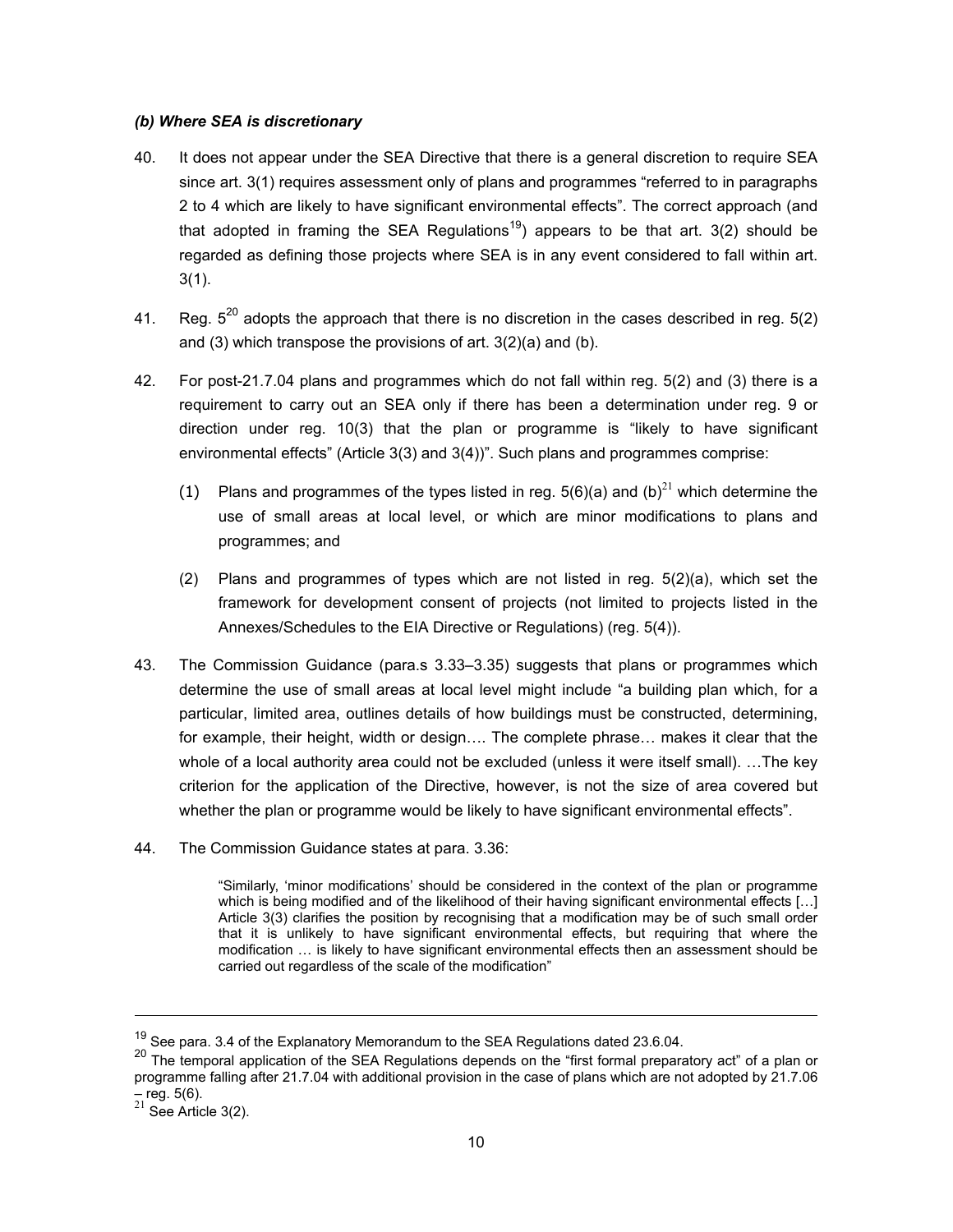- 45. Where a plan or programme falls into one of these categories, the Responsible Authorities must carry out screening to determine whether the plan or programme is likely to have significant environmental effects. If it does have significant environmental effects, SEA will be required under the Directive.
- 46. The criteria for determining the likely significance of the environmental effects of plans or programmes are listed in Annex II of the Directive l. The Responsible Authority must make its conclusions on a determination available to the public, including reasons for not requiring SEA.
- 47. The SEA Regulations also detail publicity requirements for determinations, and make provision for a direction by the Secretary of State or devolved Ministers. When forming a view on whether SEA is needed in these cases, Responsible Authorities must consult the Consultation Bodies.

## **Specific issues concerning the applicability of SEA**

## *National policy*

- 48. One important question is the extent to which the making of national policy may be subject to SEA. The application of SEA to RPG or RSS shows that its application extends to more than purely local policy-making. Indeed, development plan policies frequently apply or adapt national and/or regional policies and the only distinction between them is that national policy as such does not have a specific statutory role except as a "material consideration" whereas development plan policy has a specific role under s. 70(2) of the Town and County Planning Act 1990 and s. 38(6) of the Planning and Compulsory Purchase Act 2004.
- 49. The 2004 Act removed at least one critical distinction between regional and local policy since, in England, RSS becomes one element of the development plan<sup>22</sup>. In connection with the width of application of these provisions, it is interesting to note that para. 1.2 of ODPM's October 2003 SEA Guidance considered even old-style RPG to fall within the scope of the SEA Directive.
- 50. The distinction between regional and national policy is not particularly strong to the extent that the former carries into effect on a detailed regional basis the requirements of national policy. RSS is legally required to do so.
- 51. National policy as well as regional policy can be regarded as setting the framework for development control decisions since, even if there is no specific duty with regard to applying national policy, the duty to have regard to all material considerations in determining planning applications brings in such policy. Moreover, in practice, national policy is often a significant determining consideration particularly on appeal or call-in. National and regional policies also

<sup>&</sup>lt;sup>22</sup> Section 38(3)(a). Existing RPG was made interim RSS as a transitional measure in the Town and Country Planning (Initial Regional Spatial Strategy) (England) Regulations 2004 (S.I. No. 2206), reg. 2 and Schedule.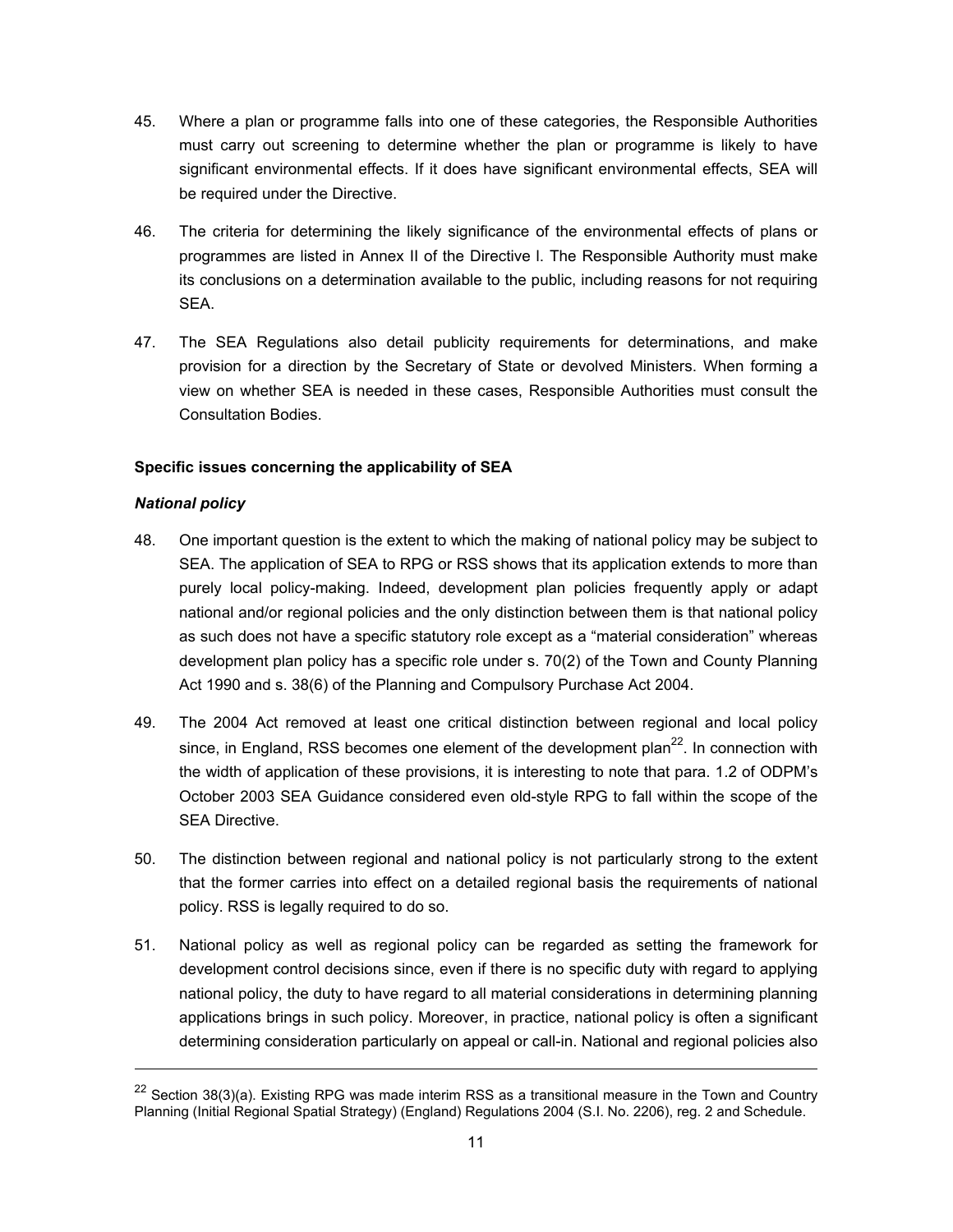provide the context for the formulation and adoption of development plan policies. In functional terms, it is therefore difficult to draw a clear distinction between national and regional policy.

52. The boundary between national/regional planning policy and development plan policy as plans or programmes which "set the framework for future development control decisions" of EIA development and which are "subject to preparation and/or adoption at national, regional or local level" is not therefore a clear one. There is scope for argument that some forms of regional or national policy ought to be considered "plans" within article 2(a), given a broad approach to interpretation. The point at which it may be possible to draw a line is in considering whether they are "required by legislative, regulatory or administrative provisions $^{23}$ , considered above. National policy does not appear in the "indicative list" in the UK Guidance at Appendix 1 but in Appendix 2 nonetheless requires the ER to consider the relationship of the subject plan or programme to other relevant plans and programmes which include–

> "• The UK Sustainable Development Strategy, and those of England, Wales, Scotland, and Northern Ireland

- White Papers setting out policies (e.g. Urban, Rural, Aviation)
- Planning Policy Statements and Minerals Planning Guidance …"

#### *Regional economic strategies*

l

- 53. Regional development agencies ("RDAs") are required to produce regional economic strategies ("RES") pursuant to s. 7(1) of the Regional Development Agencies Act 1998. Such strategies are relevant to the formulation of RSS and thus at least indirectly influence the terms of planning and other policy. RES provide an example of how wide the requirement for SEA has been interpreted nationally.
- 54. RES is included in the "*Indicative list of plans and programmes subject to the SEA Directive*" in Appendix 1 to the UK Guidance. Although there is scope for questioning whether RES falls within the obligation to carry out SEA, it appears to have been accepted that SEA should be carried out. Indeed, there is also an expectation by DTI that SEA should be carried out as set out at para.11 of its Guidance to RDAS on Regional Strategies:

"11. Both the RES and the RSS are subject to European Directive 2001/42/EC on strategic environmental assessment (SEA) (transposed by the Environmental Assessment of Plans and Programmes Regulations 2004). For the RSS, the Directive's requirements are covered by mandatory Sustainability Appraisal under the Planning Act 2004. RDAs should refer to the ODPM consultation publications "A Draft Practical Guide to the SEA Directive" and "SA of RSSs and Local Development Frameworks: Consultation Paper" (www.odpm.gov.uk). The latter shows planning bodies how to assess the full range of social, environmental and economic effects of plans against criteria of sustainability."

<sup>&</sup>lt;sup>23</sup> For example, there is a distinction between national and regional policy to the extent that national policy is not expressly required, even by an administrative provision whilst RPG might be regarded as "required" by PPG 11. See, further, below.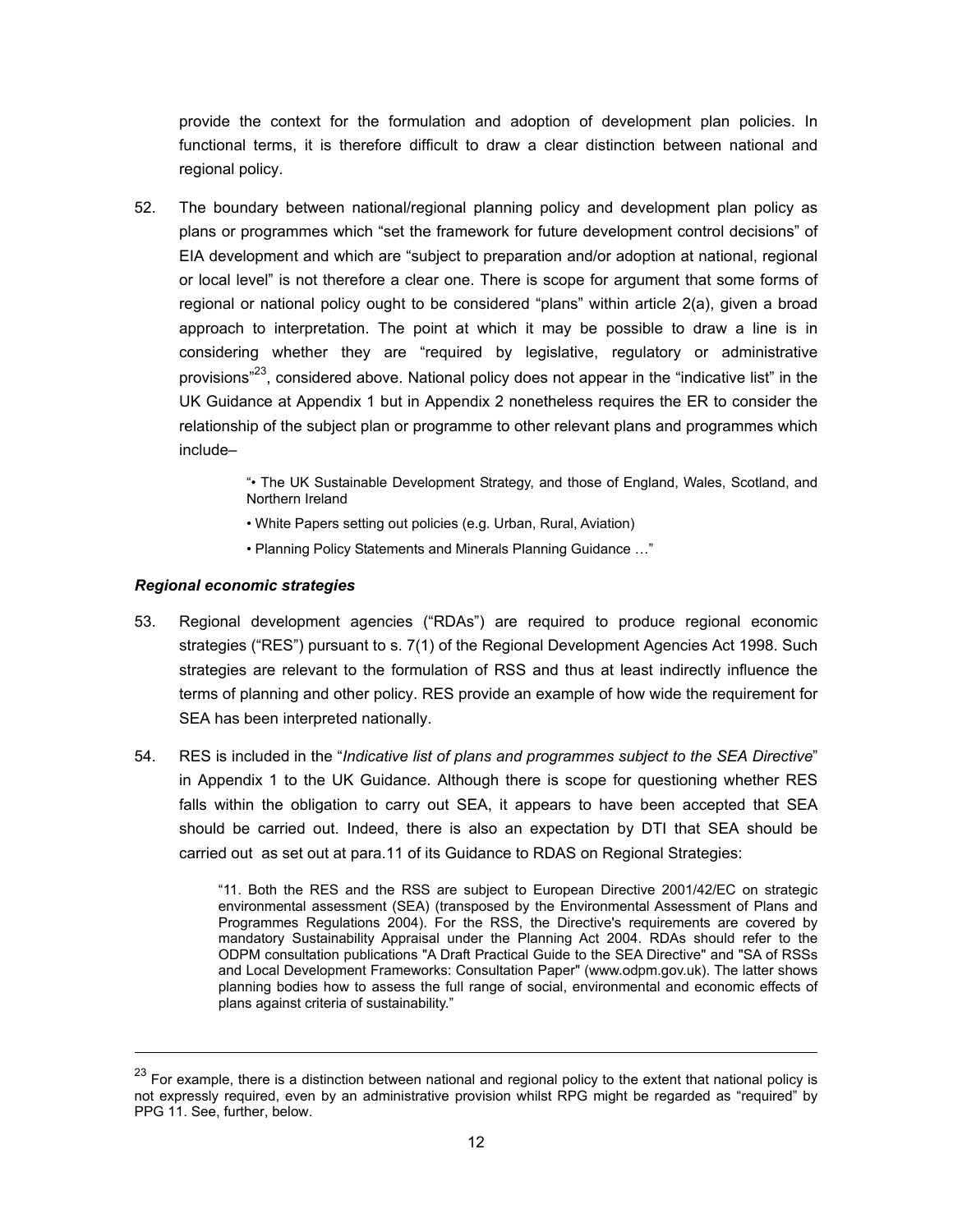55. Nonetheless, it is a little difficult to understand how RES, which plainly influences the formulation of RSS, can be regarded as a plan which sets "the framework for future development consent of projects" except in an indirect fashion.

#### *Supplementary guidance*

56. A further category of policy, which is placed on a much more formal footing under the new regime, is that of what is now termed SPD. Although they will not form part of development plans, SPD will still form part of LDFs as PPS12 makes clear $^{24}$ :

"The category of SPD is potentially very wide $^{25}$ :

"Supplementary planning documents may cover a range of issues, both thematic and site specific which provide further detail of policies and proposals in a development plan document, but cannot be used to allocate land to meet the strategy of the plan. They may take the form of design guides, area development briefs, or issue-based documents which supplement policies in a development plan document…"

- 57. SPD is now subject to a detailed statutory adoption procedure under Part 5 of the Town and Country Planning (Local Development) (England) Regulations 2004 $^{26}$ . The process is a simplified version of the development plan process, lacking consideration by an inspector.
- 58. In the context of SEA, although the SPD will not have the significance of development plan policy, it nonetheless appears to be plan or programme which is adopted at local level and which may set the framework for future development consent of EIA projects. If it is "required", as considered in the following section, it will be subject to SEA where it may set the framework for future EIA development.
- 59. Despite the fact that development plans and planning guidance are principal targets of the SEA Directive, the SEA Regulations and the development plan provisions of the 2004 Act appear to have been drafted independently and without reference to each other. The most recent guidance in PPS11 and PPS12 do not take matters significantly further and appear uninformed as to the SEA Regulations and Guidance<sup>27</sup>.

## **Transitional provisions**

60. The SEA Directive & Regulations apply to plans and programmes whose first formal preparatory act was on or after 21 July 2004, and also to those whose formal preparation began before 21 July 2004 but which have not been either adopted or submitted to a legislative procedure leading to adoption by 21 July 2006.

 $24$  PPS 12, Appendix A, 1.1.8 – "Supplementary planning documents (SPD): will cover a wide range of issues on which the plan–making authority wishes to provide policy guidance to supplement the policies and proposals in development plan documents. They will not form part of the development plan or be subject to independent examination…"

<sup>25</sup> Para. 2.4.2.

 $^{26}$  S.I.2004/2204.

<sup>&</sup>lt;sup>27</sup> Note the absence of reference to either on p. 33 of PPS11.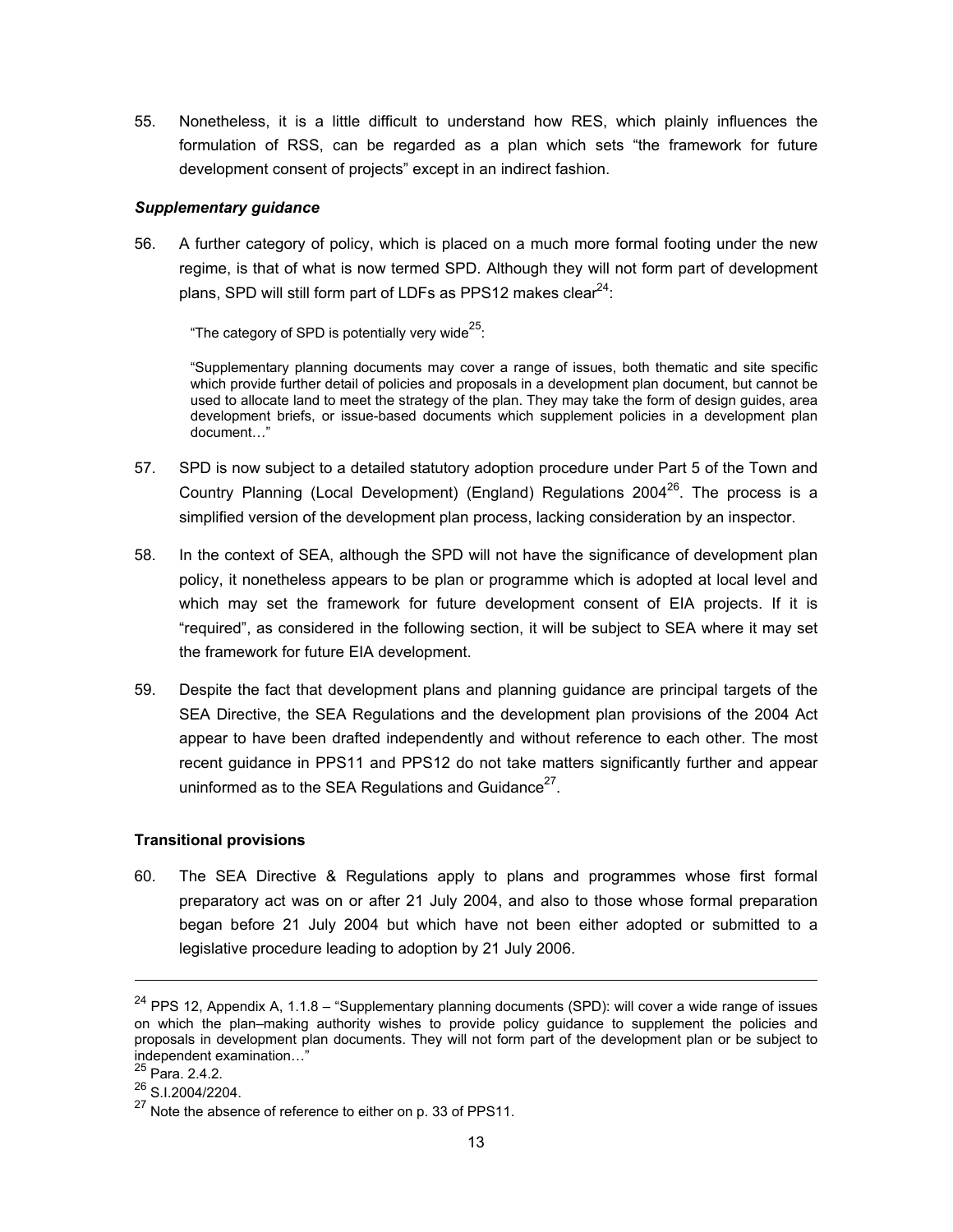#### 61. Paragraph 2.10 of the UK Guidance states that:

"A first formal preparatory act is likely to be a definite and clearly ascertainable part of the process of preparation of the plan or programme. However, the European Commission guidance (paragraph 3.65) states that "the word 'formal' does not necessarily mean that the act should be required by national law, nor that it should produce legal effects in national law. A judgement should be made in each case, taking into account factors such as the nature of the act in question, the nature of the steps preceding it, and the apparent aim of the transitional provision, namely to pursue legal certainty and good administration."

- 62. "First formal preparatory" act is not defined, but
	- (1) the UK Guidance at para. 2.10 suggests that it is "likely to be a definite and clearly ascertainable part of the process of preparation of the plan or programme"; and
	- (2) the Commission Guidance (para.3.65) states that "formal" "does not necessarily mean that the act should be required by national law, nor whether it produces legal effects in national law" and that a judgment must be made in each case "taking into account factors such as the nature of the act in question, the nature of the steps preceding it, and the apparent aim of the transitional provision, namely to pursue legal certainty and good administration."
- 63. It may be difficult in practice to draw a line between an act which is the first formal preparatory act and something which falls short of it e.g. a number of planning authorities engage in informal, non-statutory consultation prior to issuing the first draft of a development plan. Although such a document may not strictly be "formal" it may nonetheless have been formally adopted or approved by the authority for consultation and be the result of the scoping of development plan issues which could properly be said to be preparatory to the plan.
- 64. Further, SEA is required even where the first formal preparatory act occurred before 21 July 2004 where a plan "has not been adopted or submitted to the legislative procedure for adoption before 22nd July 2006" (reg.6(1)(a)), provided that the plan or programme would have required an environmental assessment had the first act in its preparation occurred on 21st July 2004 (reg.6(1)(b)-(c)), except where the assessment of a particular plan is "not feasible" and the public is informed of the reasons for that decision (reg.6(2)).
- 65. As a derogation from the general obligation, this provision should be narrowly construed. The ECJ is likely to require a high threshold to be passed before a Member State can lawfully decide that assessment is not "feasible". The fact that national legislation prevents assessment in these circumstances would not in itself suffice: EU law requires national legislation to give way to the requirements of the SEA Directive. The feasibility of SEA must be determined on an objective basis, independent of the requirements of national law.
- 66. The issue may arise in the context of development plans which straddle the introduction of the Regulations and it may be inconvenient or expensive to interrupt the process to carry out SEA. However, the imminence of the introduction of SEA was known for some time not least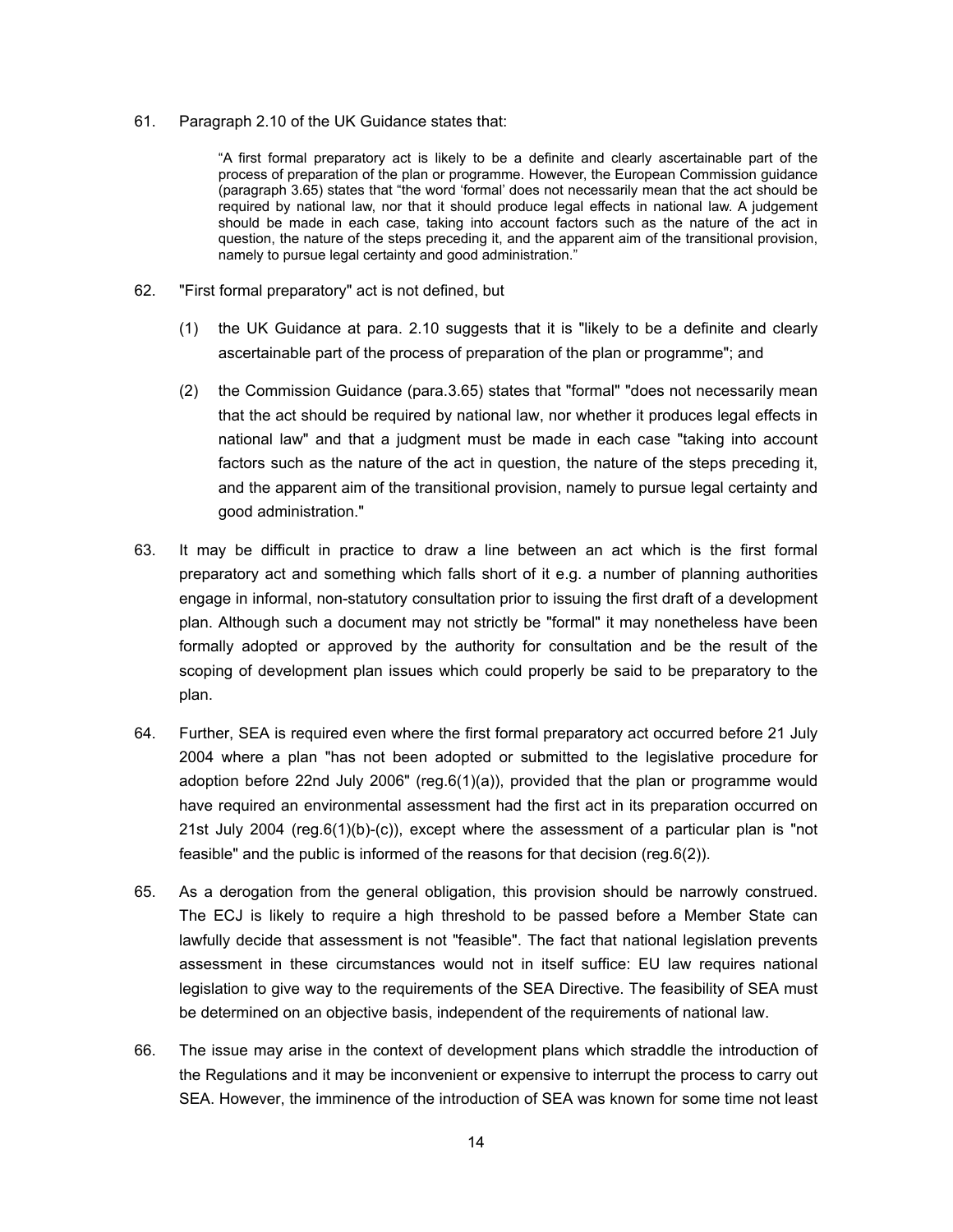through the clear advice by ODPM in "The Strategic Environmental Assessment Directive: Guidance for Planning Authorities" (October 2003). Moreover, the Regulations allow two years to conclude procedures begun before 21 July 2004. If "feasibility" sets a high threshold, then delay or inconvenience may not be sufficiently compelling reasons in themselves to avoid the requirement to carry out SEA.

#### **The Environmental report and consultation**

- 67. The provisions in the SEA Directive and Regulations which require the supply of environmental information and consultation are also closely based on the EIA Directive. Where assessment is required, an "environmental report" ("ER") is to be prepared.<sup>28</sup> The definition of ER in Art.2(c) refers to "the part of the plan or programme documentation containing the information required in Art. 5 and Annex I." Article 5 and Annex I and reg. 12(2) requires that the ER must "identify, describe and evaluate" the likely significant effects on the environment of implementing the plan or programme. Significantly, the ER must deal with "reasonable alternatives taking into account the objectives and the geographical scope of the plan or programme<sup> $29$ </sup>. The report must include an outline of the reasons for selecting the alternatives dealt with and a description of how the assessment was undertaken $30$ .
- 68. Detailed guidance is given in the UK Guidance Appendix 6 as to the assessment of alternatives. The guiding principle is that alternatives should be approached proportionately-

"Only reasonable, realistic and relevant alternatives need to be put forward. It is helpful if they are sufficiently distinct to enable meaningful comparisons to be made of the environmental implications of each."

- 69. The SEA Directive does not prescribe who is to prepare the report and leaves this to the national transposing legislation. The Regulations impose the duty on the "Responsible Authority" (reg. 12(1) and reg. 2(1)), namely the authority by which or on whose behalf the plan or programme is prepared.
- 70. Article 12(2) requires that environmental reports should be of a suitable standard:

"Member States shall ensure that environmental reports are of a sufficient quality to meet the requirements of this Directive and shall communicate to the Commission any measures they take concerning the quality of these reports."

71. The Commission Guidance suggests that the requirement as to reaching the standard under Art. 12(2) can be met by a proper transposition and application of the SEA Directive. On that

 $28$  See reg. 12 and the guidance as to the form and content of the report in section 5 of the Commission Guidance. See also UK Guidance Section 5 Stage C pp. 35-36.

<sup>&</sup>lt;sup>29</sup> Article 5(1) and reg. 12(2)(b). Contrast the less stringent provisions of the EIA Directive which only requires that the environmental information provided under Annex IV 2 should include an "outline of the main alternatives studied by the developer". See Commission Guidance at paras 5.6, 5.11-5.14 and UK Guidance Section 5 Stage B and Appendix 6.

 $30$  Annex I(h).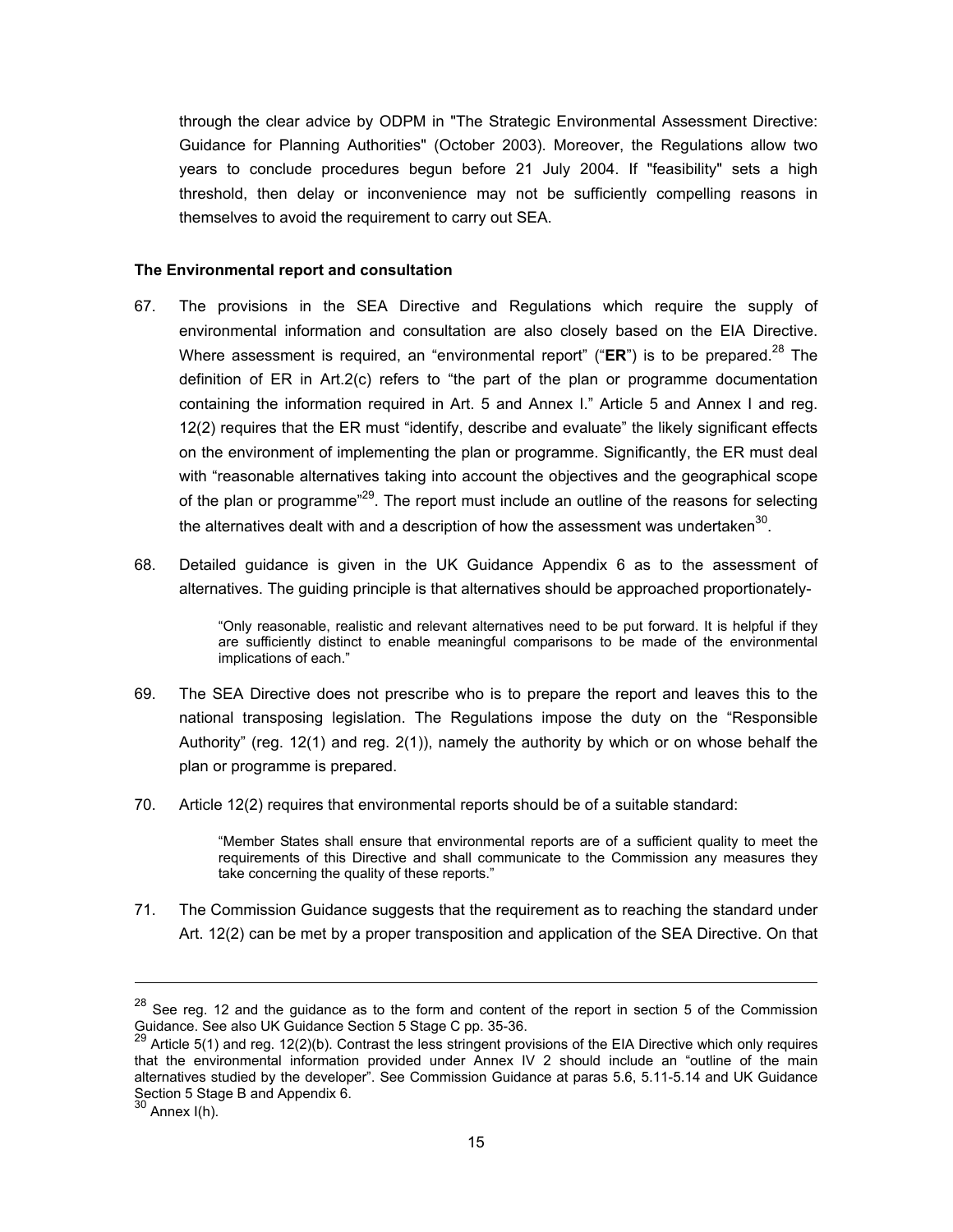basis, the Art. 12(2) obligation appears to add nothing of substance. The Regulations appear to proceed on that basis and do not contain any direct transposition of Art. 12(2).

72. As in the case of EIA, the quality of the information must be primarily a matter for the rational iudgment of the decision maker $49$  although, unlike EIA, in most cases the decision maker will also be the authority responsible for the SEA. This approach is supported by the Commission<sup>50</sup>:

> "In most cases, it will be the individual authority that has to decide before it adopts a plan or programme whether a specific environmental report is of sufficient quality or, if not, what action needs to be taken to rectify the deficiencies. This might include amending or augmenting the environmental report or even repeating part or all of the SEA procedure. In identifying what makes for satisfactory quality, the authorities responsible for the plan or programme will need to pay close attention to the requirements of the Directive as set out in Art. 5 and Annex I. They will also need to pay close attention to the results of consultation with the environmental authorities and the public under Art. 6. They will need to bear in mind that a defective report may call into question the validity of any acts or decisions taken in pursuance of it."

73. The ER is required by reg. 12(3) to include such of the information referred to in Schedule 2 as may reasonably be required, taking account of

"(a) current knowledge and methods of assessment;

- (b) the contents and level of detail in the plan or programme;
- (c) the stage of the plan or programme in the decision-making process; and

(d) the extent to which certain matters are more appropriately assessed at different levels in that process in order to avoid duplication of the assessment."

74. The SEA Directive does not expressly require the environmental report to be contained in one document<sup>51</sup>. As is noted above, it is defined as "the part of the plan or programme documentation containing the information required in Art. 5 and Annex I". Reg. 12 does not require a single document and the UK Guidance confirms this at para.s 5.C.2 and 5.C.3:

> "5.C.2 While the Environmental Report need not be issued as a separate document from the draft plan or programme, it must be clearly distinguishable.

> 5.C.3 An Environmental Report may be included within a document covering effects other than those on the environment, for example as part of a Sustainability Appraisal. Where this is done, the document must clearly show that the Directive's requirements in relation to the Environmental Report have been met. This could be achieved through signposting the place or places in the document where the information required by the Directive is provided."

- 75. The draft plan or programme and the environmental report are to be made available to the environmental authorities defined by the Member State, and the public. The Member State is required to "designate" the environmental authorities to be consulted, and "identify" the public to be consulted. The distinction between the words designate and identify may imply that the environmental authorities are to be identified in the transposing legislation, whereas the public can be identified administratively, on a case by case basis.
- 76. The detailed arrangements for consultation are to be determined by the Member State. The designated Consultation Bodies in the UK (reg.s 2(1) and 4) are currently: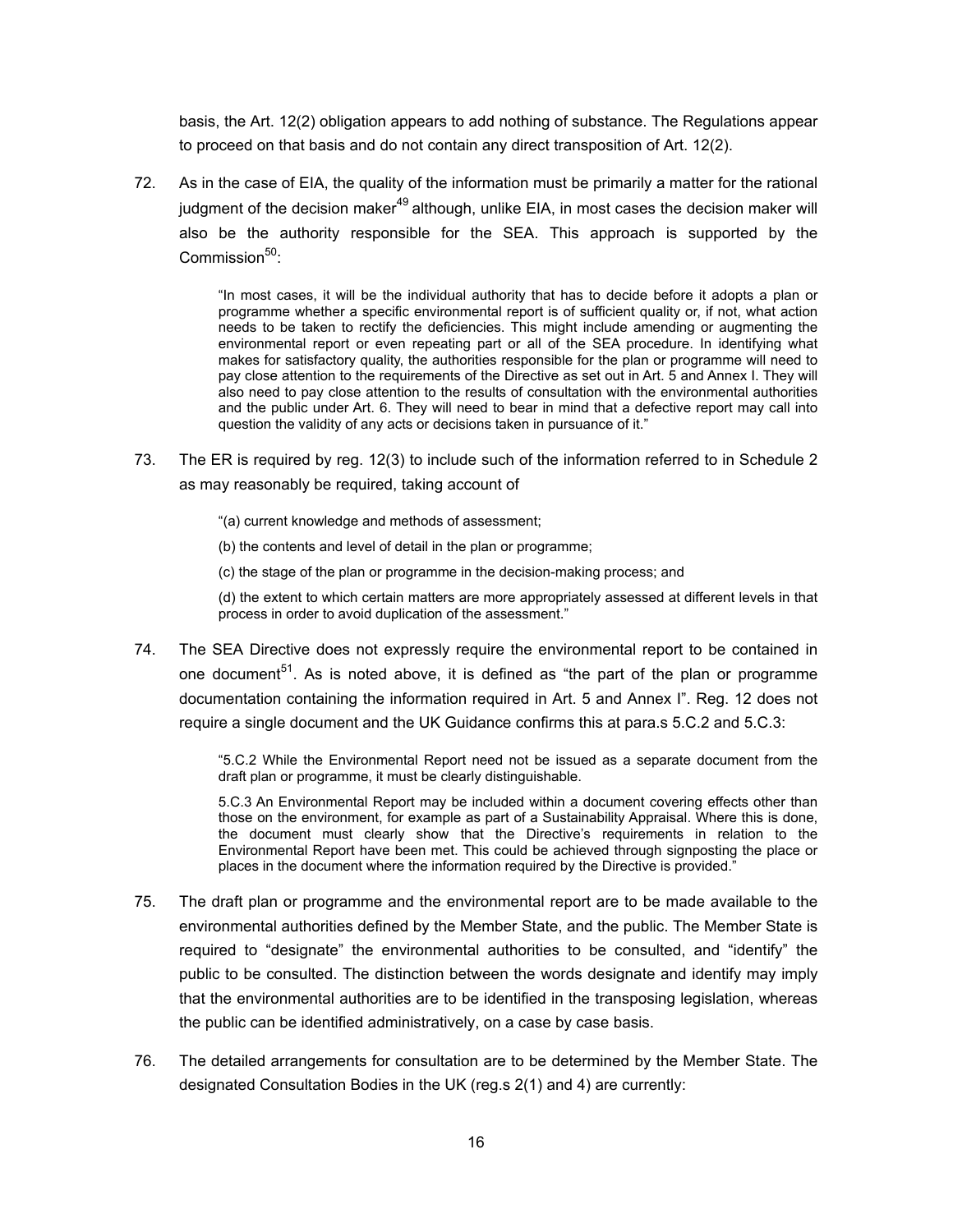- (1) England: Countryside Agency, English Heritage, English Nature, and the Environment Agency
- (2) Northern Ireland: The Department of the Environment's Environment and Heritage Service
- (3) Scotland (Consultation Authorities): Historic Scotland, Scottish Natural Heritage, and the Scottish Environment Protection Agency
- (4) Wales: Cadw (Welsh Historic Monuments), Countryside Council for Wales, and the Environment Agency Wales.
- 77. The UK Guidance summarises the consultation requirements at para 3.1:

The Directive creates the following requirements for consultation (summarised in Figure 3):

• Authorities which, because of their environmental responsibilities, are likely to be concerned by the effects of implementing the plan or programme, must be consulted on the scope and level of detail of the information to be included in the Environmental Report. These authorities are designated in the SEA Regulations as the Consultation Bodies (Consultation Authorities in Scotland).

• The public and the Consultation Bodies must be consulted on the draft plan or programme and the Environmental Report, and must be given an early and effective opportunity within appropriate time frames to express their opinions.

• Other EU Member States must be consulted if the plan or programme is likely to have significant effects on the environment in their territories.

• The Consultation Bodies must also be consulted on screening determinations on whether SEA is needed for plans or programmes under Article 3(5), i.e. those which may be excluded if they are not likely to have significant environmental effects (see paragraph 2.12).

#### **Consultation period for the scoping report**

l

- 78. The consultation requirements in the SEA Regulations are set out in reg. 13. as in the case of EIA, the Directive does not prescribe specific forms of consultation and leaves the choice to the Member States.
- 79. Article 6 of the Directive ("Consultations") provides $^{31}$ :

"1. The draft plan or programme and the environmental report prepared in accordance with Article 5 shall be made available to the authorities referred to in paragraph 3 of this Article and the public.

2. The authorities referred to in paragraph 3 and the public referred to in paragraph 4 shall be given an early and effective opportunity within appropriate time frames to express their opinion on the draft plan or programme and the accompanying environmental report before the adoption of the plan or programme or its submission to the legislative procedure.

3. Member States shall designate the authorities to be consulted which, by reason of their specific environmental responsibilities, are likely to be concerned by the environmental effects of implementing plans and programmes.

4. Member States shall identify the public for the purposes of paragraph 2, including the public

<sup>&</sup>lt;sup>31</sup> Directive 2003/35/EC on public participation applies the Åarhus Convention to certain plans and programmes not subject to the SEA Directive. See art. 2.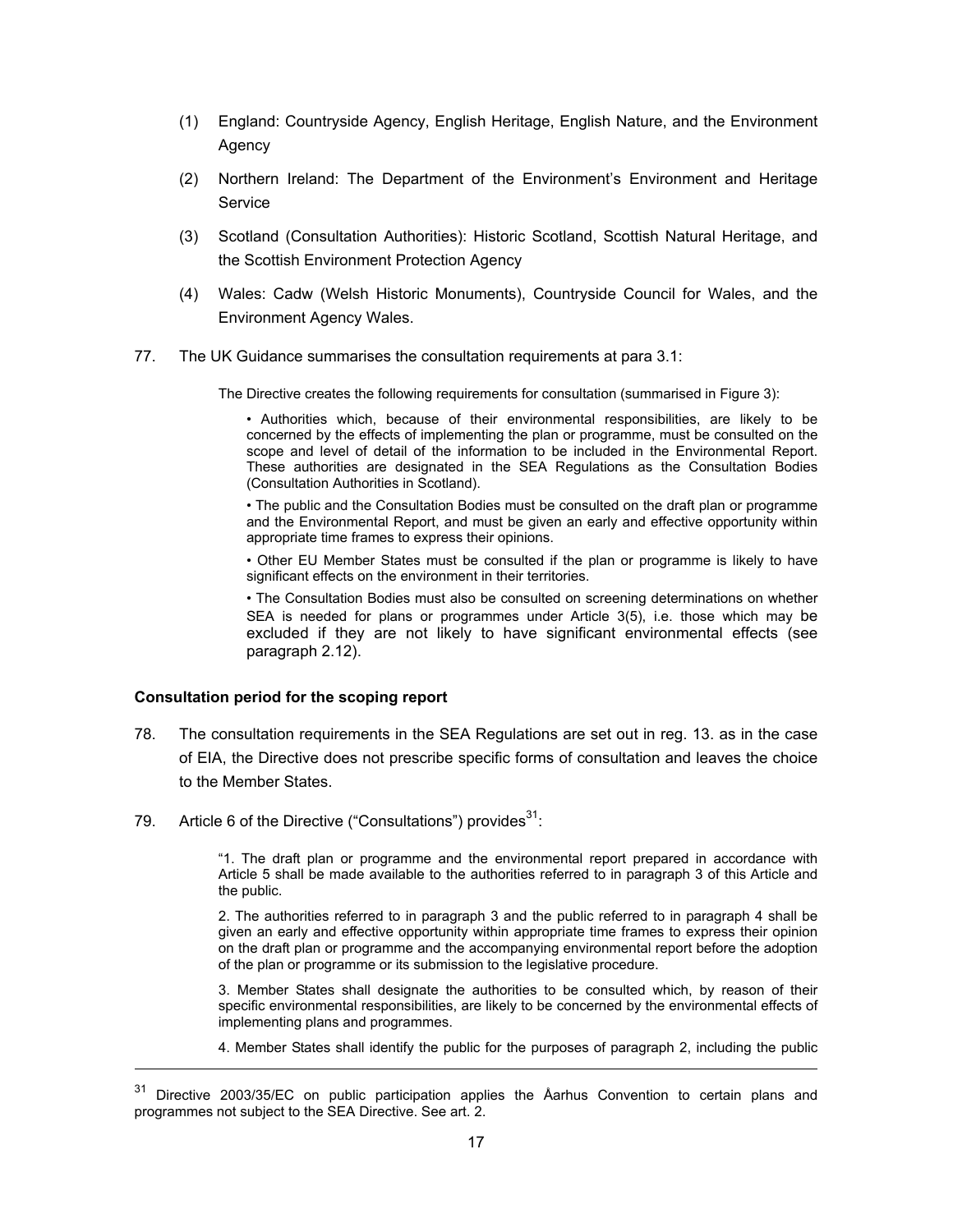affected or likely to be affected by, or having an interest in, the decision-making subject to this Directive, including relevant non-governmental organisations, such as those promoting environmental protection and other organisations concerned.

5. The detailed arrangements for the information and consultation of the authorities and the public shall be determined by the Member States."

80. There are 2 sets of provisions for consultation. Reg.s 12 and 13 of the SEA Regulations provide (where relevant):

#### "**Preparation of environmental report**

12. - (1) Where an environmental assessment is required by any provision of Part 2 of these Regulations, the responsible authority shall prepare, or secure the preparation of, an environmental report in accordance with paragraphs (2) and (3) of this regulation.

…

(5) When deciding on the scope and level of detail of the information that must be included in the report, the responsible authority shall consult the consultation bodies.

(6) Where a consultation body wishes to respond to a consultation under paragraph (5), it shall do so within the period of 5 weeks beginning with the date on which it receives the responsible authority's invitation to engage in the consultation.

#### **Consultation procedures**

13. - (1) Every draft plan or programme for which an environmental report has been prepared in accordance with regulation 12 and its accompanying environmental report ("the relevant documents") shall be made available for the purposes of consultation in accordance with the following provisions of this regulation.

(2) As soon as reasonably practicable after the preparation of the relevant documents, the responsible authority shall –

(a) send a copy of those documents to each consultation body;

(b) take such steps as it considers appropriate to bring the preparation of the relevant documents to the attention of the persons who, in the authority's opinion, are affected or likely to be affected by, or have an interest in the decisions involved in the assessment and adoption of the plan or programme concerned, required under the Environmental Assessment of Plans and Programmes Directive ("the public consultees");

(c) inform the public consultees of the address (which may include a website) at which a copy of the relevant documents may be viewed, or from which a copy may be obtained; and

(d) invite the consultation bodies and the public consultees to express their opinion on the relevant documents, specifying the address to which, and the period within which, opinions must be sent.

(3) The period referred to in paragraph (2)(d) must be of such length as will ensure that the consultation bodies and the public consultees are given an effective opportunity to express their opinion on the relevant documents.

(4) The responsible authority shall keep a copy of the relevant documents available at its principal office for inspection by the public at all reasonable times and free of charge.

(5) Nothing in paragraph (2)(c) shall require the responsible authority to provide copies free of charge; but where a charge is made, it shall be of a reasonable amount."

81. With regard to consultation on the Scoping Report, the applicable provision is reg. 12. The duty to consult on scoping is contained in reg. 12(5) and the time in which the Consultation Body must respond is reg. 12(6):

> "it shall do so within the period of 5 weeks beginning with the date on which it receives the responsible authority's invitation to engage in the consultation…"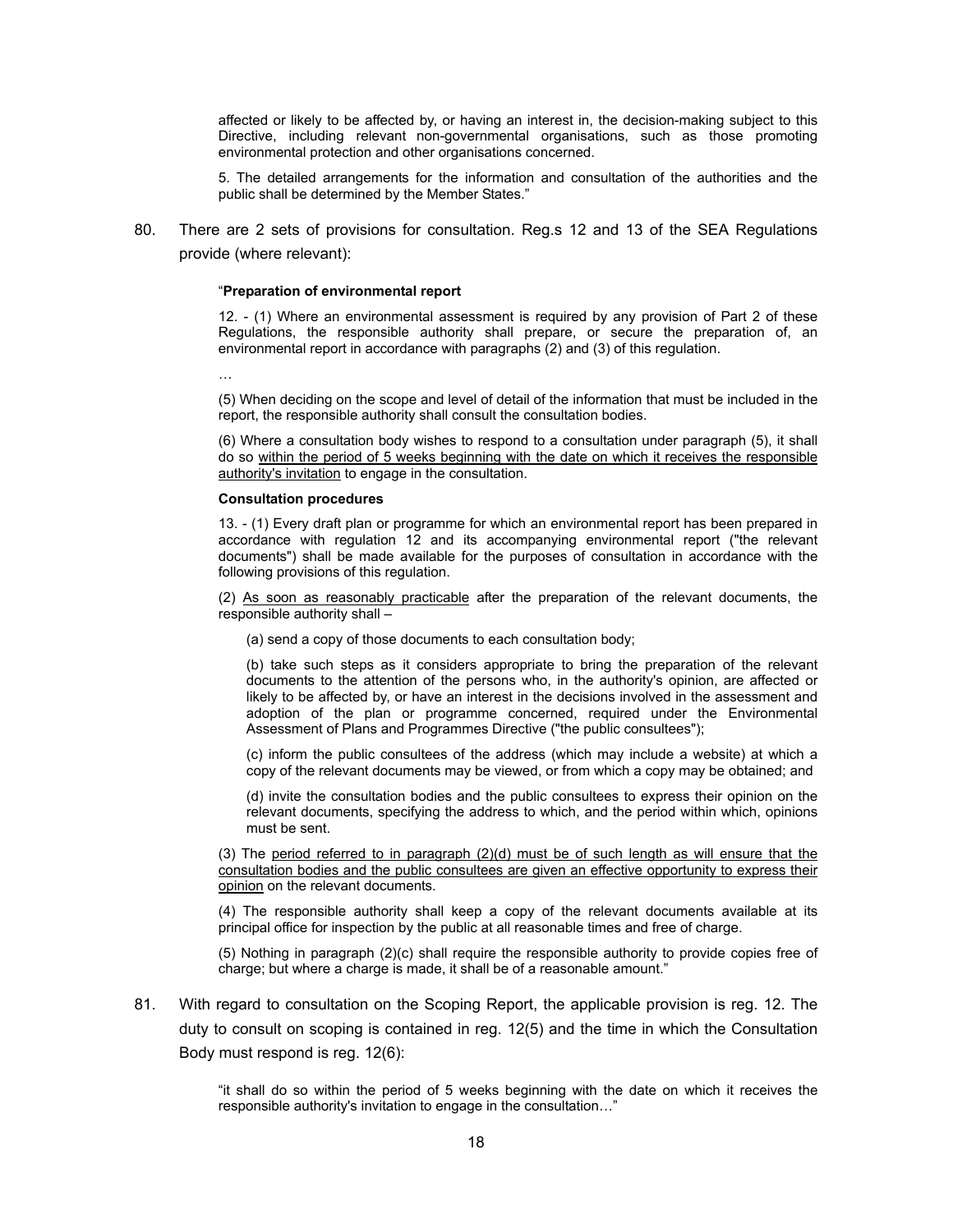- 82. The provision does not refer to informal pre-consultation discussion or consultation but the formal decision to consult on scoping, i.e. "the responsible authority's invitation to engage in the consultation". Both the UK Guidance and Commission Guidance stress the integral role of consultation to the SEA process and the principle that early consultation is to be encouraged. Early informal consultation is unlikely to be objectionable.
- 83. Even if there were an issue over consultation, it is likely that any judicial review relating to that issue should have been brought promptly and within 3 months of the scoping consultation since it then set the structure of the subsequent SEA/SA consultation. In *Malster v. Ipswich BC* [2002] PLCR 14 Sullivan J. (whose decision was upheld by the Court of Appeal [2001] EWCA Civ 1715) held that a separate JR period ran from a screening decision to that for the challenge to a formal decision to grant planning permission since it was a separate decision and its resolution was critical to the subsequent decision. A similar approach is likely to be taken to scoping consultation for SEA.

#### **Consultation for the ER and the draft plan/programme**

#### *(1) Together or separately?*

- 84. It is likely that there is an obligation to consult on both the draft plan and ER at the same time, although the legislation is not wholly clear. Indeed, both the Commission Guidance and UK Guidance, which adopts it, proceeds on that basis.
- 85. Art. 6(2) refers to the obligation to give -

"an early and effective opportunity within appropriate time frames to express their opinion on the draft plan or programme **and** the **accompanying** environmental report before the adoption of the plan or programme or its submission to the legislative procedure" (emphasis added)

- 86. This appears to indicate that the opportunity to give an opinion is to be
	- (1) given on both the draft plan and ER; and
	- (2) the ER "accompanies" the draft plan.
- 87. While it is possible to argue that "and" and "accompanying" do not necessarily mean "at the same time" or "together" such a line is unattractive. The point of the consultation is to allow the consultees to consider the ER and its implications for the draft plan. Plainly the most effective means of achieving that objective is to have both documents available at the same time.
- 88. The principal applicable guidance is sufficiently clear in its view that the two documents should be consulted upon together and at the same time:
	- (3) The Commission Guidance at para. 5.7 states that "the process of preparing the report should start as early as possible and, ideally, at the same time as the preparation of the plan or programme" although this is strictly dealing with the preparation of the plan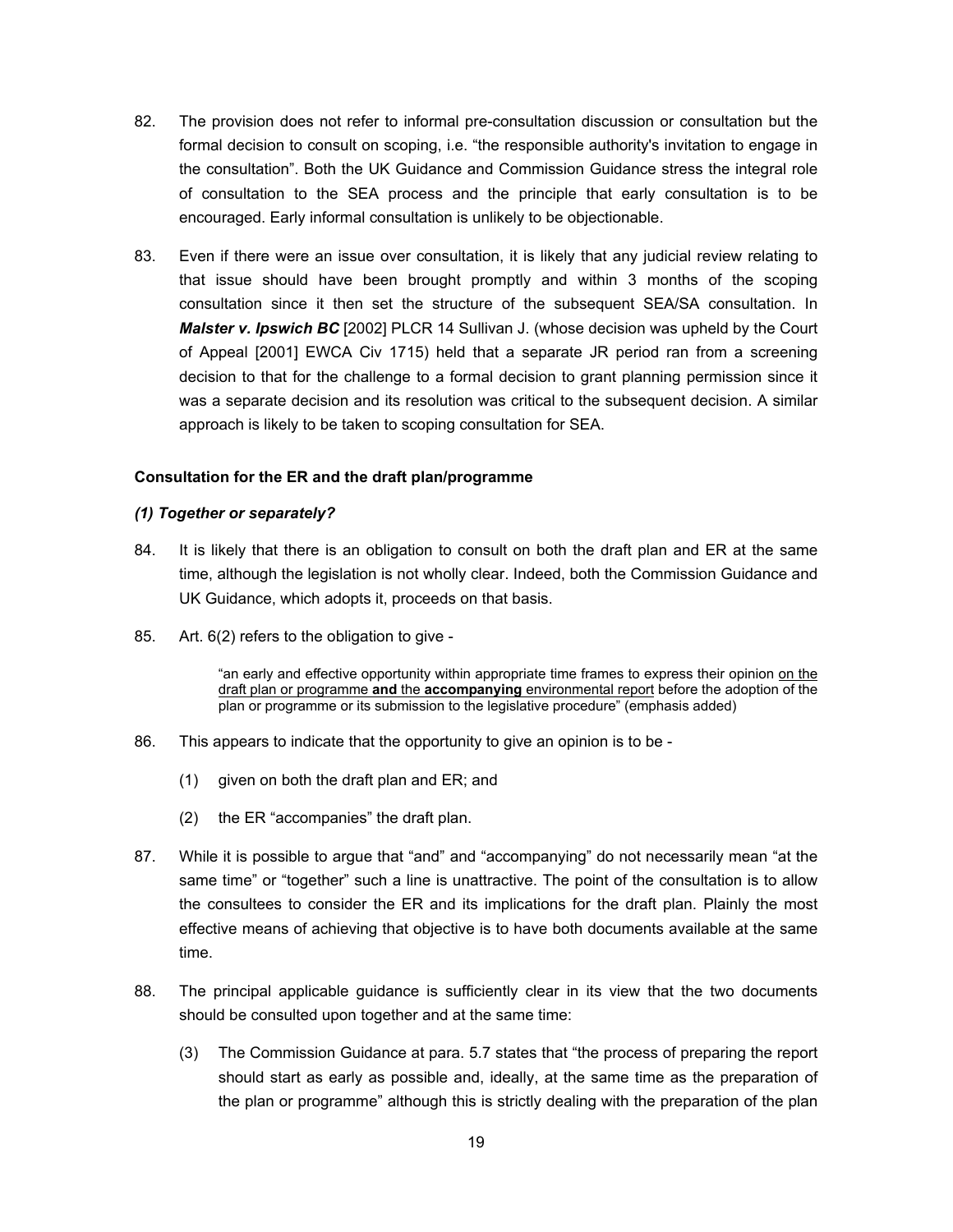and ER;

- (4) Para.s 5.4 and 5.5 contemplate that the ER could be part of the plan documentation;
- (5) Para. 7.1 states (in terms which accord with the need to have both documents)

"The consultation provisions of the Directive oblige Member States to grant an opportunity to certain authorities and members of the public to express their opinion on the environmental report and the draft plan or programme. One of the reasons for consultation is to contribute to the quality of the information available to those responsible for the decisions that are made concerning the plan or programme."

(6) Para. 7.2 and Box 1 at p. 34 sets out an overview of the stages in the SEA process in terms which makes it clear that the draft plan and the ER should be consulted on together. See the third stage below:

| Box 1: Stage of SEA                                                          | <b>Consultation requirements in</b><br><b>Domestic situations</b>                            | Additional requirements in<br><b>Transboundary situations</b>                                                                                                                                    |
|------------------------------------------------------------------------------|----------------------------------------------------------------------------------------------|--------------------------------------------------------------------------------------------------------------------------------------------------------------------------------------------------|
| Determination if a plan<br>or programme requires<br>an SEA                   | Consultation of authorities (Art.<br>3(6)                                                    |                                                                                                                                                                                                  |
|                                                                              | Information made available to the<br>public $(Art. 3(7))$                                    |                                                                                                                                                                                                  |
| Decision on scope and<br>level of detail of the<br>assessment                | Consultation of authorities (Art.<br>5(4)                                                    |                                                                                                                                                                                                  |
| Environmental report<br>and draft plan or<br>programme                       | Information made available to the<br>public $(Art. 6(1))$                                    | Consultation of authorities in<br>the Member State likely to be<br>affected (Art. 7(2))<br>Consultation of the<br>public<br>concerned in the Member State<br>likely to be affected $(Art. 7(2))$ |
|                                                                              | Consultation of authorities (Art.<br>6(2)                                                    |                                                                                                                                                                                                  |
|                                                                              | Consultation of the public<br>concerned (Art. 6(2))                                          |                                                                                                                                                                                                  |
| During preparation of<br>plan or programme                                   | Take account of environmental<br>Report and opinions expressed<br>under Art. $6$ (Art. $8$ ) | Take account of results of<br>transboundary consultation<br>(Art. 8)                                                                                                                             |
| Adopted plan or<br>programme;                                                | Information made available to<br>authorities (Art. 9(1))                                     | Information made available to<br>the consulted Member State<br>(Art. 9(1))                                                                                                                       |
| statement according to<br>Art. $9(1)(b)$ , measures<br>concerning monitoring | Information made available to the<br>public $(Art. 9(1))$                                    |                                                                                                                                                                                                  |

- (7) Box 1, above, is substantially reproduced as Fig. 3, para. 7.2 p. 17 of the UK Guidance;
- (8) In Section 5 of the UK Guidance, Stage D deals with the consultation on the draft plan and ER and is unequivocal in its requirements at para. 5.D.1 p. 37 -

"The Environmental Report must be made available at the same time as the draft plan or programme, as an integral part of the consultation process, and the relationship between the two documents clearly indicated."

#### *(2) Consultation period for the ER and draft plan*

89. Neither the Directive nor the SEA Regulations prescribe a consultation period. They require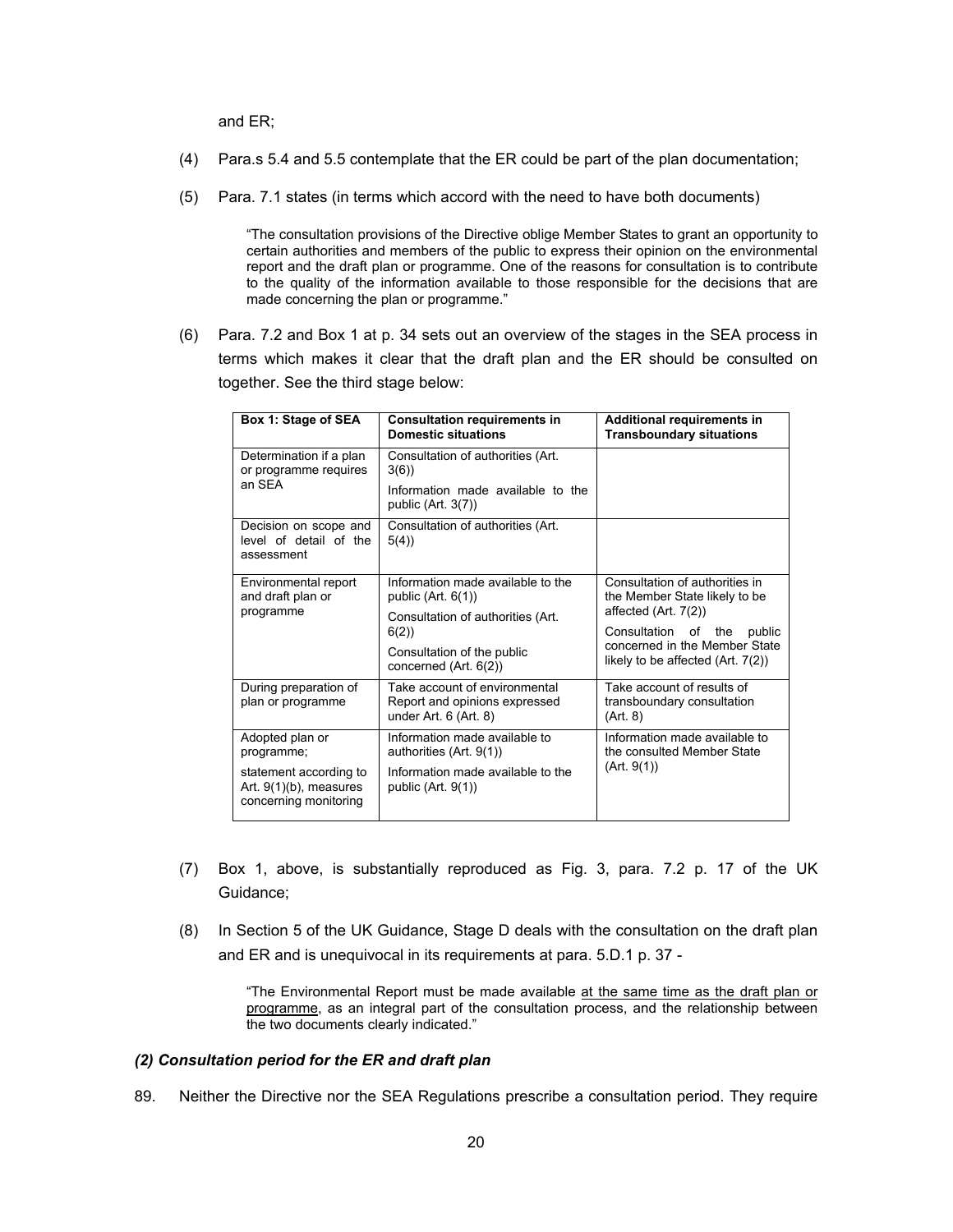that the consultation is (to use the phrase in reg. 13(3)) of "such length as will ensure that the consultation bodies and the public consultees are given **an effective opportunity** to express their opinion on the relevant document."

90. Indeed, neither the Commission nor UK Guidance advises in clear terms that any specific period, or minimum period, should be allowed. The Commission Guidance states:

> "**7.9.** The time frame needs to be laid down in legislation. Member States are free to determine its duration so long as it meets the requirement to give an 'early and effective' opportunity for responses. Experiences with the EIA Directive and other consultation procedures will give Member States information about the time frames needed.

> **7.10.** Different time frames may be appropriate for different types of plan or programme but care should be taken to allow sufficient time for opinions to be properly developed and formulated on lengthy, complex, contentious or farreaching plans or programmes. Adequate time will also be needed for the planning authority to take these views into account before deciding on the plan or programme. Sometimes requests for additional information may be made and the time frame for consultation may also need to take into account the time for the responsible authority to respond."

91. The UK Guidance is not as clear as it might be. At pp. 18 and 37 it states:

"**3.12** When carrying out consultation, Responsible Authorities **must have regard as appropriate** to:

… • The Cabinet Office *Code of Practice on Consultation*, which sets out criteria for conducting effective consultation. UK non-departmental public bodies and local authorities are encouraged to follow this code."

"**5.D.2** Publication of proposals and consultation on them are already established practice for many plans and programmes, and are in many cases legal requirements. The timing of consultation is however also important. Responsible Authorities must ensure that the public and the Consultation Bodies are given "an early and effective opportunity within appropriate time frames to express their opinion". Chapter 3 above provides more detailed guidance on consulting the Consultation Bodies and the public as part of SEA."

- 92. Accordingly, although it could easily have done so, the UK Guidance does not give indicative consultation periods and, at most, advises that "regard as appropriate" should have had to e.g. the Cabinet Office Code.
- 93. The Cabinet Office **Code of Practice on Consultation** ("CO Code") advises a 12 week consultation period as consultation Criterion 1:

"**1. Consult widely throughout the process, allowing a minimum of 12 weeks for written consultation at least once during the development of the policy.**

1.1 Consultation is a continuous process that needs to be started early in the policy development process.

1.2 It is important to identify proactively relevant interested parties and those whom the policy will be likely to affect. These groups should be contacted and engaged in discussion as early as possible in the policy development process.

1.3 Informal consultation with these stakeholders should be conducted prior to the written consultation period. Not only does this lead to a more informed consultation exercise but it also ensures that stakeholders are engaged early and have a better understanding of the policy.

1.4 The formal consultation period should always include a written consultation exercise. This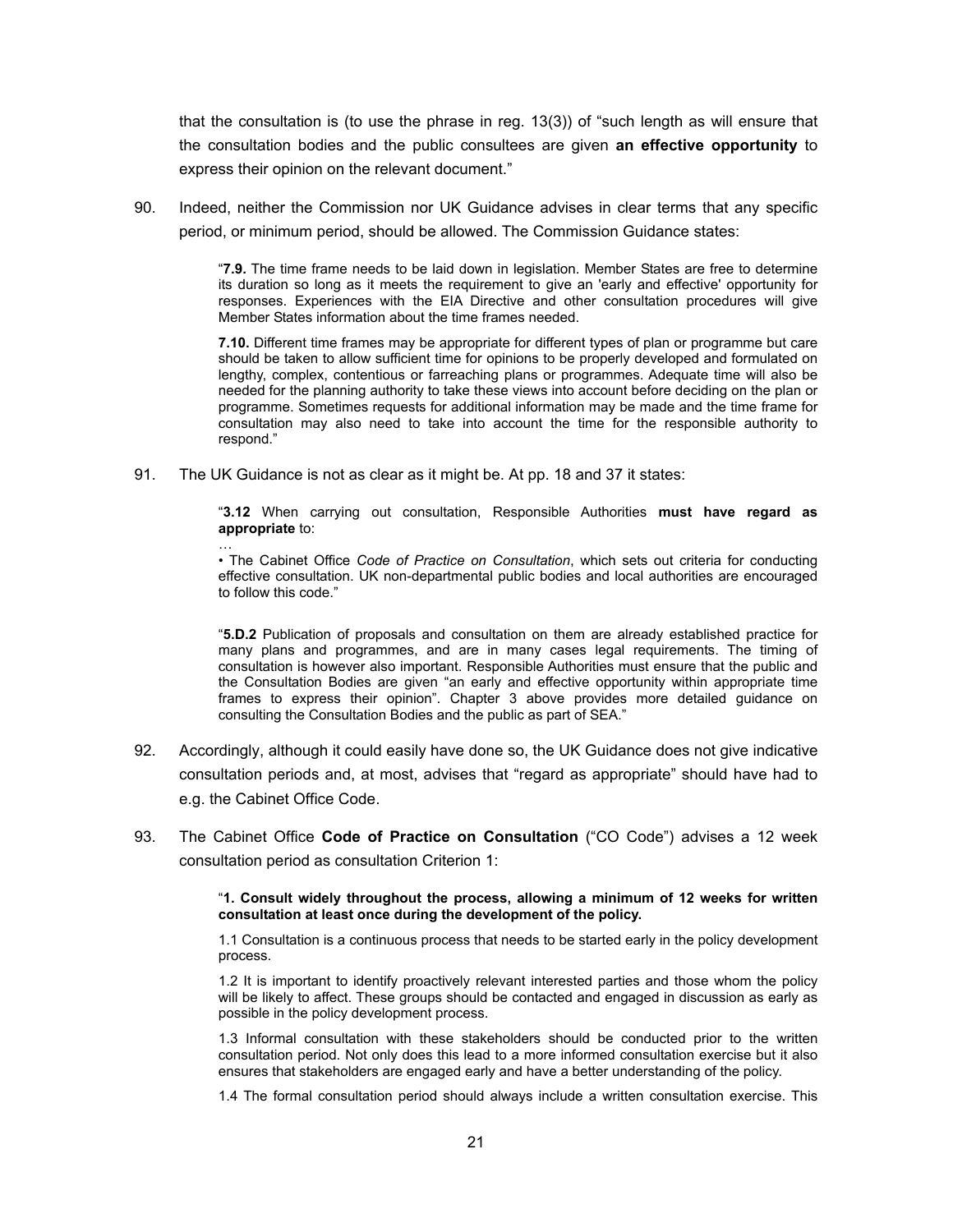written consultation period should be a minimum of 12 weeks. Departments should consider the specific circumstances of their stakeholders and consider longer consultation periods at certain times, for example during the summer holiday period.

1.5 Although there will sometimes be circumstances that require a consultation period of less than 12 weeks, this should be the exception and should be avoided wherever possible. Such circumstances may be timetables set out in statute; those unavoidably dictated by EU or other international processes; those tied to the Budget or other annual financial cycles; measures where there is a health and safety or security dimension; or some other urgent requirement for the introduction of new measures. Where re-consultation takes place on the basis of amendments made in the light of earlier consultation, a shorter period may also be appropriate."

- 94. The CO Code is mandatory for central Government departments and bodies and is only advised for non-governmental bodies $32$ . As can be seen from the UK Guidance it states that regard must be had to (amongst other things) the CO Code "as appropriate".
- 95. To take the specific example of RES, considered above, the DTI Guidance advises reference to the CO Code:

"15. In formulating the RES, the agency should consult widely within the region, with RDAs in neighbouring regions and with Government and other interests nationally, ensuring that they meet the SEA Directive's requirements on consulting the public**. In developing their approach to consultation** the RDAs **should refer to** the Government's Code of Practice on Consultation, and to "Working Together: Co-operation between Government and Faith Communities", published by the Home Office. These documents are available on the Cabinet Office and Home Office websites (www.cabinetoffice.gov.uk and www.homeoffice.gov.uk). For the voluntary and community sector, the process of developing a regional Compact should inform consultation. The RES should include a statement on the arrangements made for consultation, including a list of those consulted and, where appropriate, of those who have agreed to be associated with its proposals."

- 96. The CO Code is unlikely to be applicable without some adaptation and this is supported by the fact that the UK Guidance simply requires it be had regard to "as appropriate". For example, at least some aspects of Criterion 6 are already covered by the SA/SEA process.
- 97. Unless further guidance and clearer guidance is issued, however, it would plainly be prudent to utilize the 12 week CO Code period as a minimum consultation period or, at least, to ensure that any decisions as to consultation properly consider the CO Code and if a decision is made to reduce the period below 12 weeks, that proper reasons are given for doing so.

#### **Decision-making**

l

98. Reg. 8 prohibits the adoption (or submission for adoption) of those plans and programmes, for which the "first formal preparatory act" occurred after 21 July 2004 and which:

<sup>&</sup>lt;sup>32</sup> Introduction p. 5: "The code and the criteria within it apply to all UK public consultations by government departments and agencies, including consultations on EU directives. UK non-departmental public bodies and local authorities are encouraged to follow this code. Devolved Administrations are free to adopt this code, but it does not apply to consultation documents issued by them unless they do so."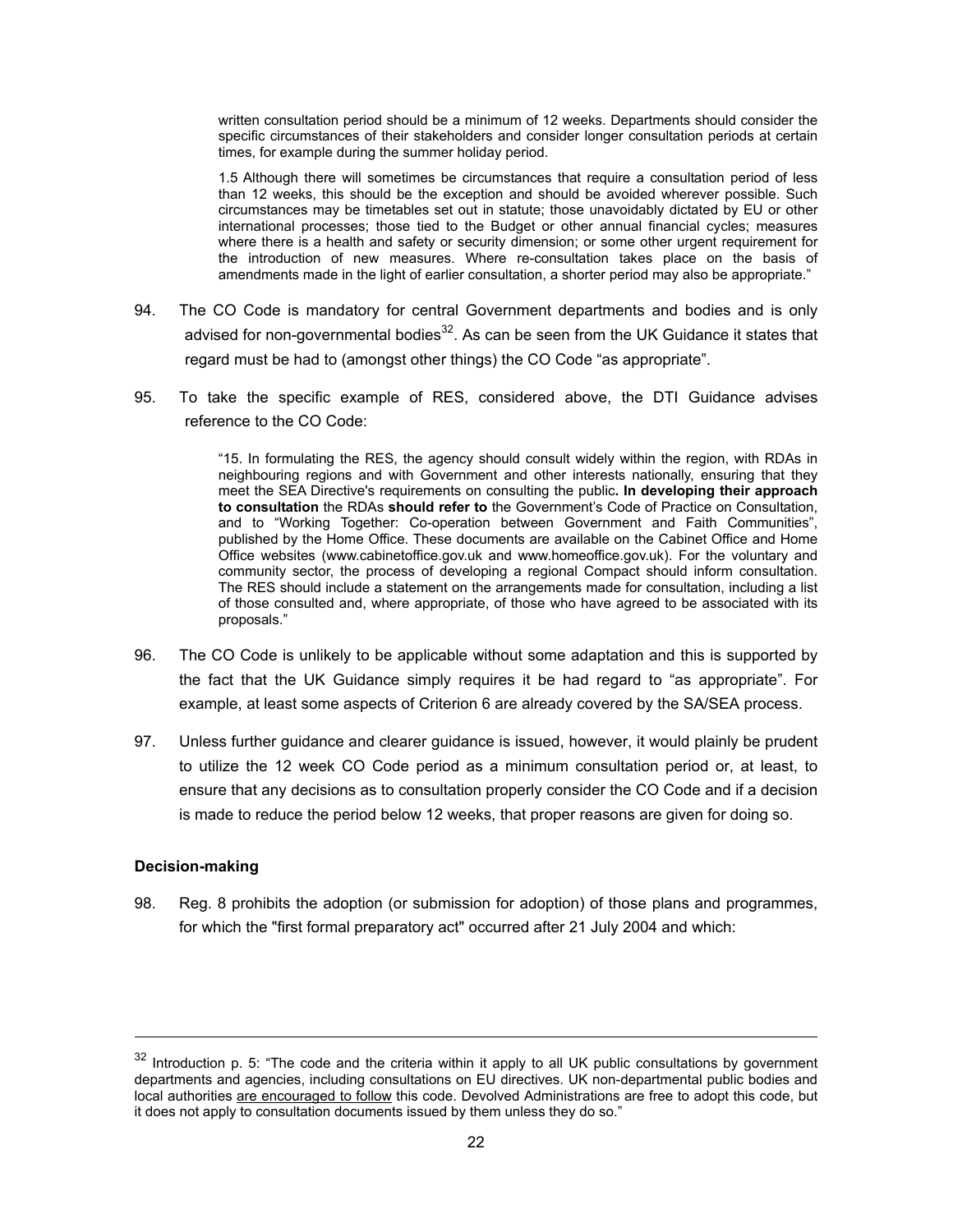- (1) require SEA, until the requirements of the SEA Regulations relating to Environmental Reports and consultation procedures have been met and account has been taken of the Environmental Report and consultation responses $^{33}$ ; and
- (2) in cases where reg. s 9 and 10 apply, may not be likely to have significant environmental effects, until a determination to that effect has been made.
- 99. Any plan or programme which is adopted or submitted for adoption and which has failed to carry out SEA where required is unlawful and the decision to adopt or submit liable to be quashed. Compare the position under EIA: *Berkeley v. Secretary of State* [2000] 3 W.L.R. 420. However, note Carnwath L.J.'s comment in *R (Jones) v Mansfield* [2004] Env. L.R. 21, at para. 58 that

"the EIA process is intended to be an aid to efficient and inclusive decision-making in special cases, not an obstacle-race."

- 100. Like the EIA Directive and regulations, neither the SEA Directive nor SEA Regulations constrains the discretion of the authority in adopting a plan or programme which it considered appropriate. The SEA process informs the decisions made as to the form and contents of the plan or programme adopted but does not dictate any particular outcome.
- 101. Finally, the plan or programme which is ultimately adopted is to be made public. The authority must also publish a "statement summarising how environmental considerations have been integrated into the plan or programme"<sup>34</sup>. The statement must also summarise how the results of consultation have been taken into account, and the reasons for choosing the plan or programme in the light of the reasonable alternatives dealt with $35$ .

#### **Monitoring**

- 102. Article 10 and reg. 17 require the responsible authority<sup>36</sup> to "monitor the significant environmental effects of the implementation of plans and programmes". The purpose of this is "inter alia, to identify at an early stage unforeseen adverse effects, and to be able to undertake appropriate remedial action<sup>"37</sup>. This is likely to be a powerful provision, when combined with administrative law requirements as to rationality and the Art. 12(2) requirement as to quality. They are express requirements not included in the EIA Directive.
- 103. Section 5 Stage E and Appendix 10 of the UK Guidance deals with monitoring and proposes a 'monitoring framework'. The Guidance states that:

"Responsible Authorities may already monitor implementation of plans or programmes against their objectives or targets. Some of these may be environmental, but this will not necessarily be

 $33$  Reg. 8(3).

<sup>34</sup> Article 9(1)(B).

<sup>35</sup> See Article 9 and reg. 16.

<sup>36</sup> The Member States under the Directive.

<sup>37</sup> See Commission Guidance, section 7 and UK Guidance Appendix 10.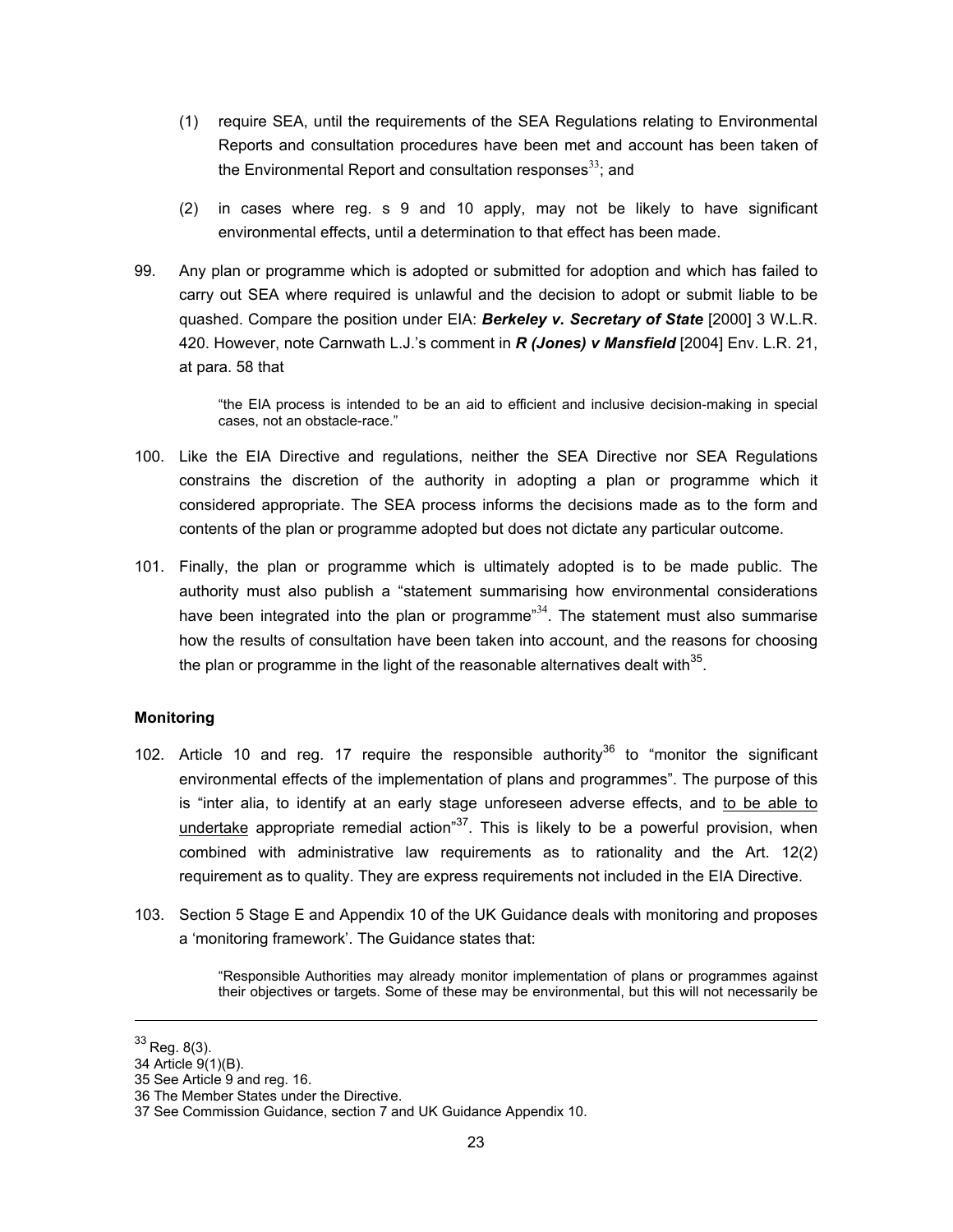enough to satisfy the Directive. Responsible Authorities must ensure when designing their monitoring arrangements that they comply with this provision…SEA monitoring can be used to answer questions such as:

• Were the assessment's predictions of environmental effects accurate?

• Is the plan or programme contributing to the achievement of desired environmental objectives and targets?

• Are mitigation measures performing as well as expected?

• Are there any adverse environmental effects? Are these within acceptable limits, or is remedial action desirable?"

104. Although the provisions do not impose any requirement specifically to undertake remedial action, as opposed to being able to do so, it appears to be reasonably arguable that an authority would be acting irrationally if, faced with adverse effects not foreseen in the original environmental report, it did not at least give reasoned consideration to taking remedial action. Its decision as to whether to take action could well itself then be reviewable. The UK Guidance is general in its terms. Section 5 stage E states:

> "5.E.6 Responsible Authorities are encouraged to consider how to react if monitoring reveals adverse effects. While the Directive itself does not create new obligations on environmental protection, other legislation or policies may require action on the part of either the Responsible Authority or another body. Details of any contingency arrangements could be included in the mitigation measures set out in the Environmental Report. This may include giving feedback to those responsible for plans and programmes higher up in the hierarchy on the effects of these plans and programmes."

105. Step 5 of Appendix 10 suggests that

"It may be useful to establish a mechanism or framework to identify if and when remedial action is needed in response to adverse effects, including:

• Criteria or thresholds for remedial action (e.g. what are the conditions that would be regarded as environmentally undesirable or unacceptable).

• Potential remedial actions that could be taken if a significant environmental effect was identified (e.g. review aspects of the plan or programme that are causing the effects and make amendments, develop mitigation measures).

• Those responsible for taking the remedial action (e.g. another authority or agency may be responsible for taking the remedial action and may need to be consulted)."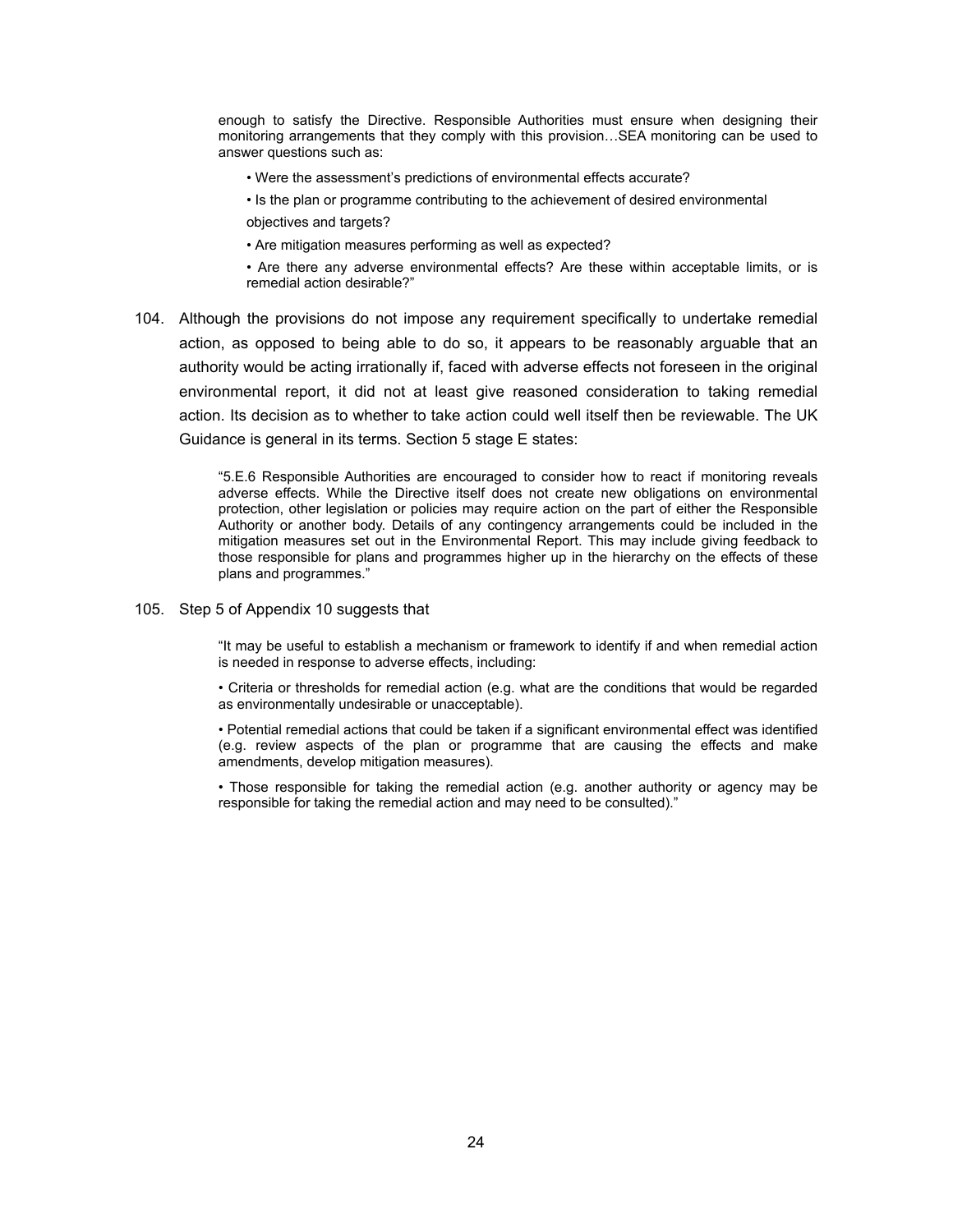**Annex: DCLG's "SEA - Criteria for Application to Plans and Programmes"**